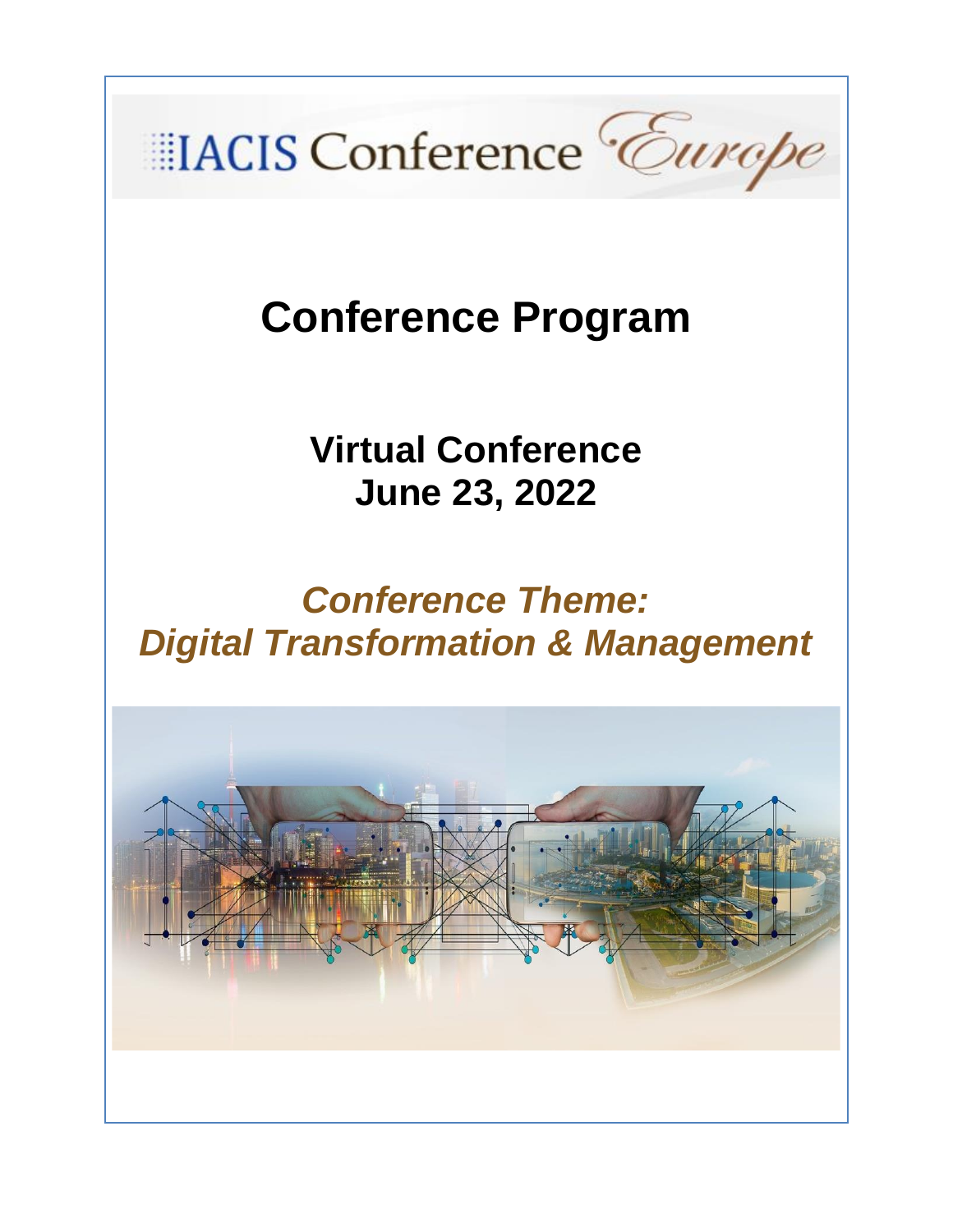### **WELCOME**

Welcome to the 3rd annual **IACIS Europe Conference.** This year the conference will be hosted fully online and synchronously due to the COVID-19 pandemic world-wide.

The 2022 IACIS Europe Conference is organized by the Management Institute, Warsaw University of Life Sciences (SGGW). We thank the team at the Management Institute for helping us make this conference possible.

This year's theme*, Digital Transformation & Management* was embraced by this year's authors. Full papers, panels, and presentations range in topics from applications of management and applications of information technology for business, teaching, program development, information systems, healthcare, and other technology-related fields.

In addition, all submissions undergo a double blind-peer review and are published in the conference proceedings online at IACIS.org.

The IACIS board members would like to take this opportunity to thank you for contributing to the **2022 IACIS Europe Conference** and for your continued support.

We look forward to lively and meaningful presentations, discussions, and collegial networking.

Participation in IACIS provides an added benefit. All submissions undergo a double blind-peer reviewed process and are selected for presentation at the IACIS conference. In addition, high-ranking research and pedagogy full papers are published in *Issues in Information Systems (IIS).*

IIS is a double-blind refereed, serial journal publication of IACIS that is registered with the U.S. Library of Congress (ISSN 1529-7314) and listed in the Eighth Edition of Cabell's Directory of Publishing Opportunities in Management and Marketing.

Papers selected for publication in *Issues in Information Systems (IIS)*, as well as accepted abstracts and panels published in the Conference Proceedings, can be accessed at IACIS.org.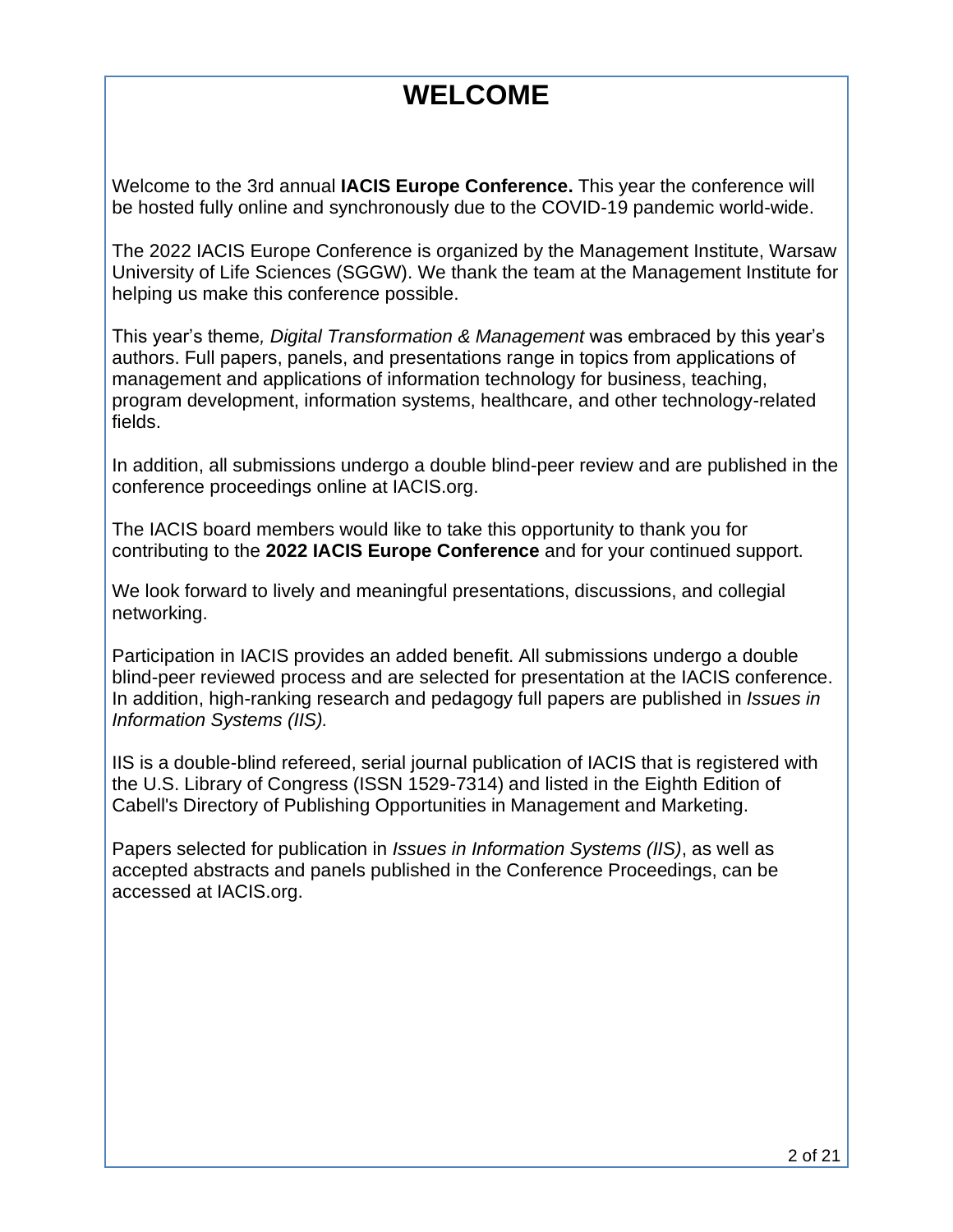### **IACIS EXECUTIVE BOARD MEMBERS**

**Executive Director Daryl Nord** 

**Publications Director & Treasurer** *Jeretta Horn Nord* 

**Technology & Operations Director <b>Alex Koohang & 2022 IACIS Europe Conference Chair**

**President Company President Company Maria Elena Corbeil & Director of Conference Arrangements**

**Vice President Vice President Joanna Paliszkiewicz & 2022 IACIS Europe Conference Chair**

**Secretary & IIS Editor CONSERVING EXECUTE:** Kevin Floyd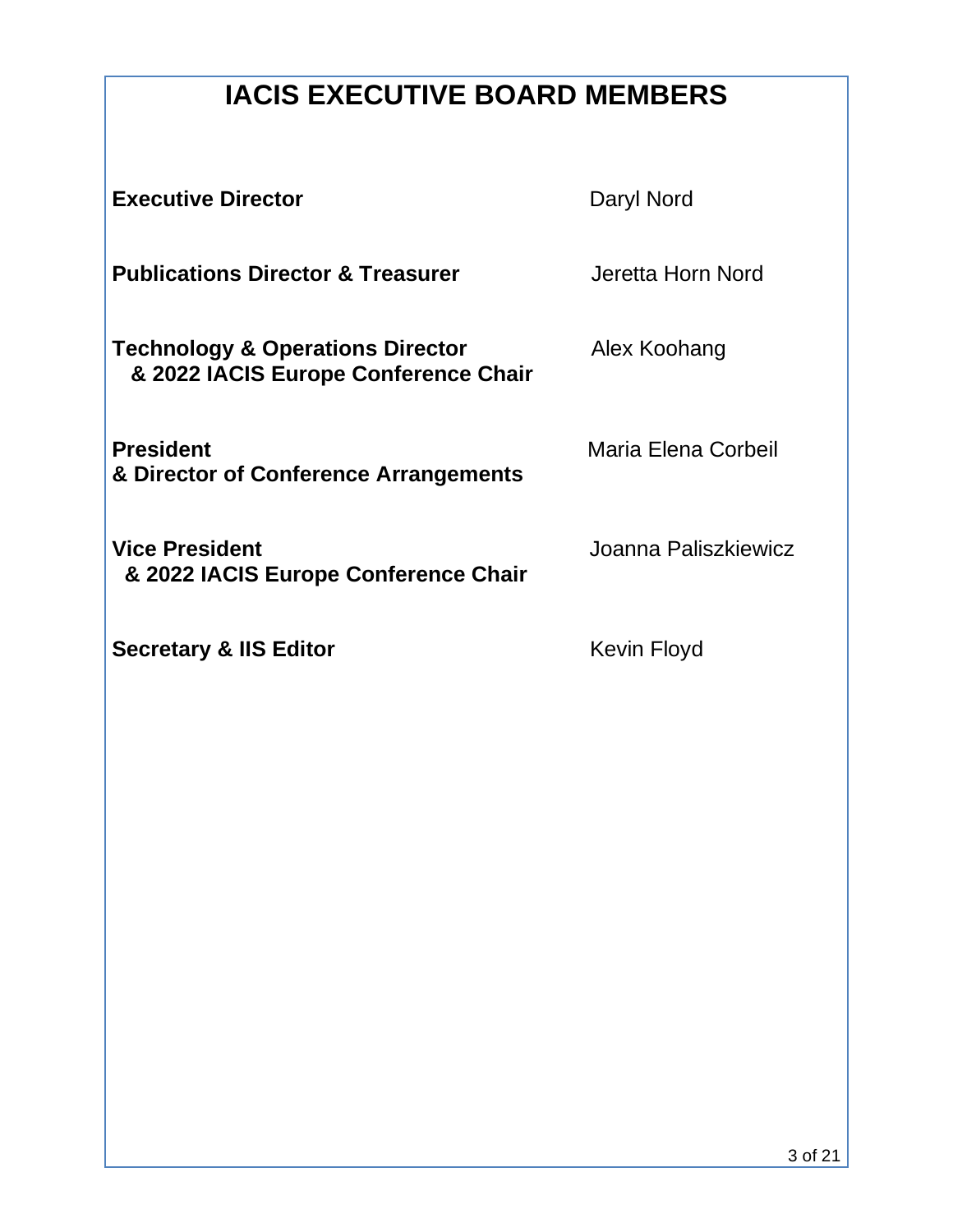### **VIRTUAL PRESENTATION SESSIONS**

#### **TIME ZONE OF PRESENTATIONS & EVENTS**

All presentations in the Conference Schedule below are scheduled in **Eastern Daylight Time (EDT).** This is the time zone for New York, USA.

#### **Please see the next page of the program.**

Time conversion tools are provided to help you determine your presentation time in your time zone.

#### **PRESENTATION DURATION**

Each 1-hour session will host 3 presentations. Each presentation will have **20 minutes for the presentation & questions/answers**.

Panels are allotted 1 hour for the session.

There will be **10 minutes for the transition between sessions**.

Session Chairs are designated for each session to help keep the time for each presentation.

If the Session Chair is not present a few minutes before the presentation starts, other presenters may volunteer to serve as the Session Chair.

#### **IMPORTANT:**

▪ If you are a presenter, please present in the order listed in the schedule below.

Attendees will go in and out of the online rooms based on the presentations they want to see. They will expect to see the presentations in the order of the schedule below.

■ To facilitate the online presentation process, we ask that all presenters be online and in the online room of their presentation at least 5 minutes before each session.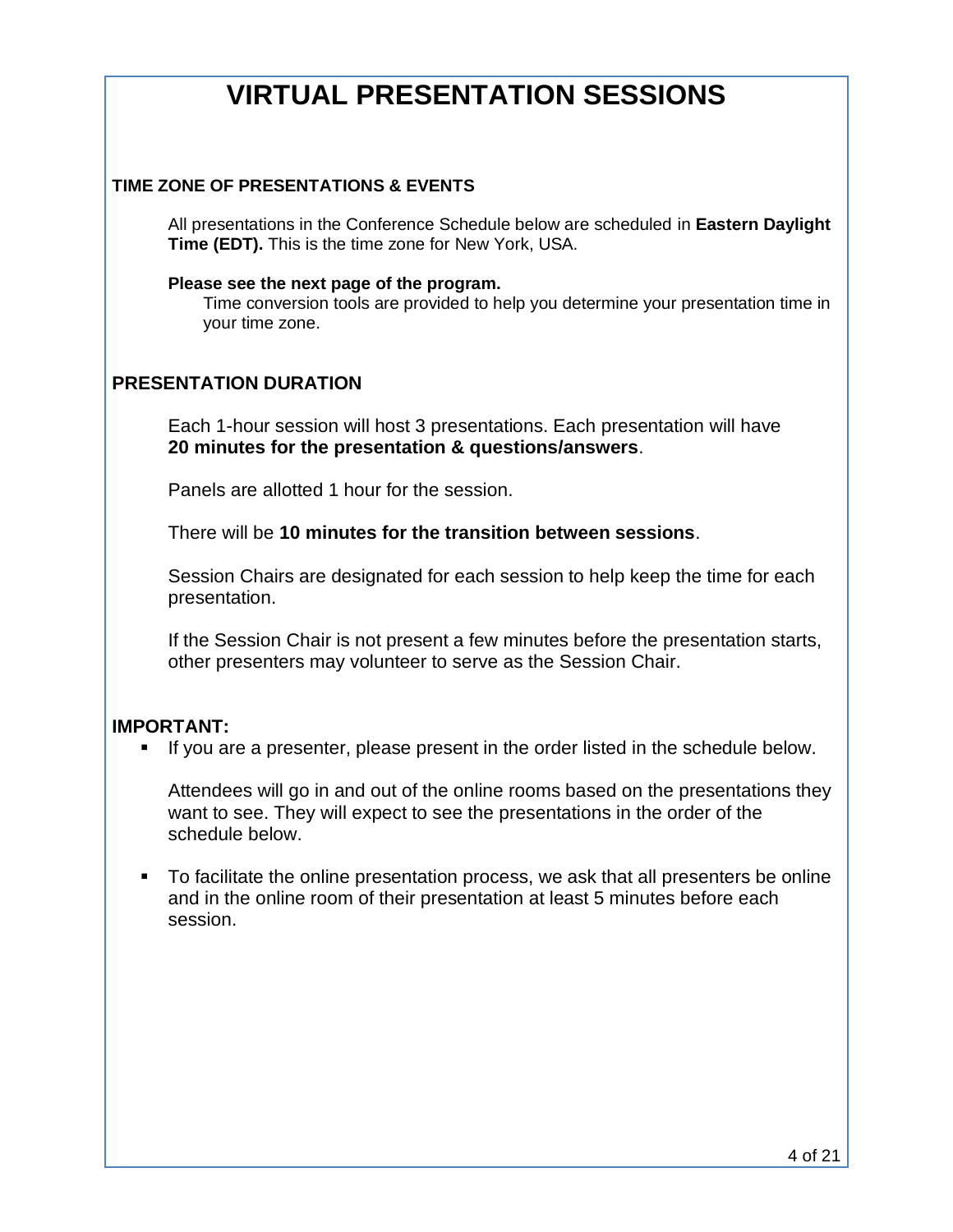### **WORLD & U.S. TIME ZONES**

All presentations in the Conference Schedule below are scheduled according to **Eastern Daylight Time (EDT),** which is the time for **New York, USA.**

Below are 2 resources to help us identify the time of each presentation session by time zone:

#### **World Time Zone Interactive Map**

Click on the link below to view an interactive map where we can click and see the current time for any place in the world.

<https://www.timeanddate.com/time/map>

#### **U.S. Time Zone Map**

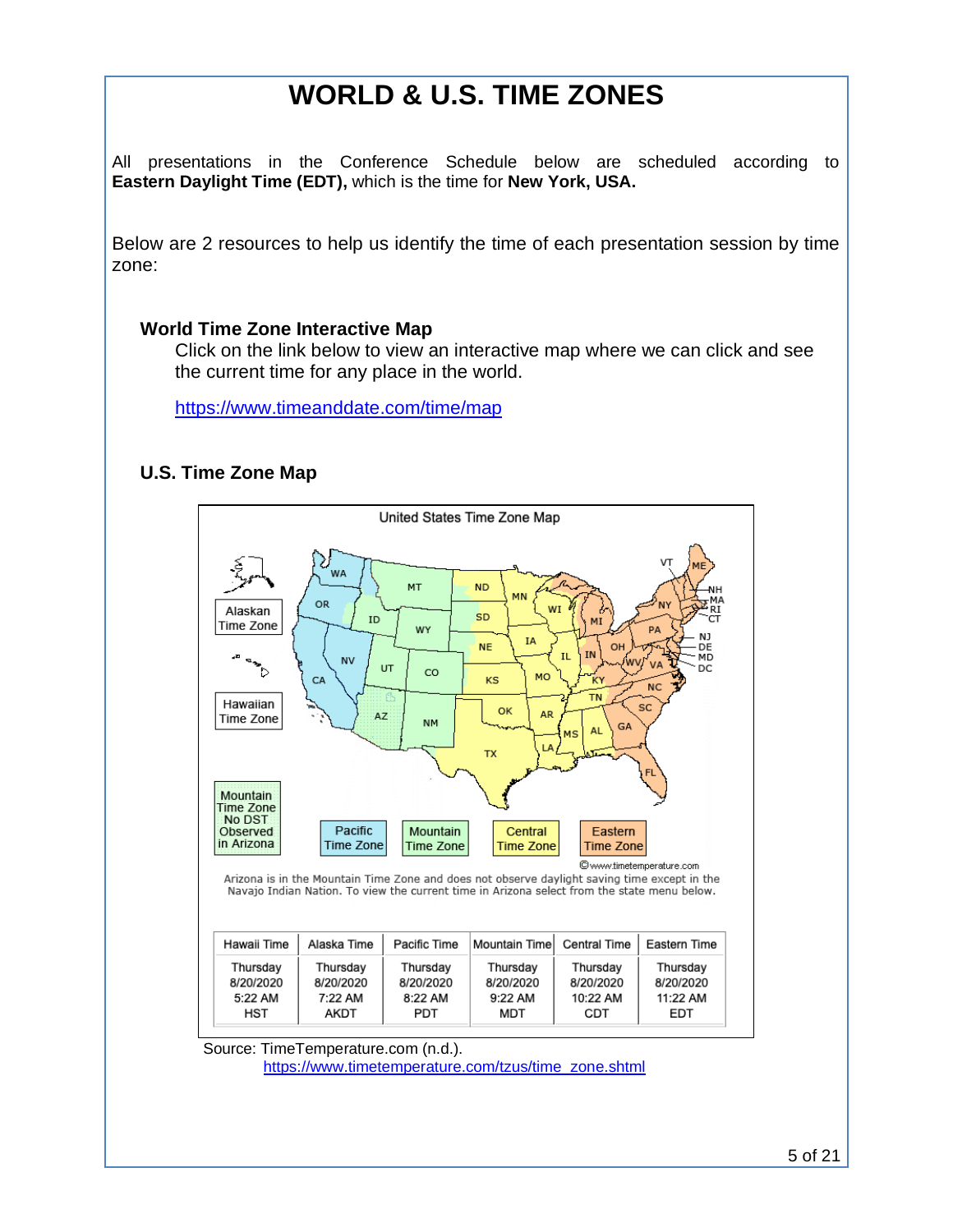### **PROGRAM OVERVIEW**

All presentations in the Conference Schedule below are scheduled according to **Eastern Daylight Time (EDT),** the time in **New York, USA.**

The conference website will be made available a few days before the conference with the links to each online presentation room.

| Thursday, June 23, 2022     |                                         |
|-----------------------------|-----------------------------------------|
| $8:00 - 9:00$ a.m. EDT      | Welcome & Keynote Address               |
| $9:10 - 10:10$ a.m. EDT     | <b>Concurrent Presentation Sessions</b> |
| $10:20 - 11:20$ a.m. EDT    | <b>Concurrent Presentation Sessions</b> |
| 11:30 a.m. - 12:30 p.m. EDT | <b>Concurrent Presentation Sessions</b> |
| $12:30 - 1:00$ p.m. EDT     | <b>Break</b>                            |
| $1:00 - 2:00$ p.m. EDT      | <b>Concurrent Presentation Sessions</b> |
| $2:10 - 3:10$ p.m. EDT      | <b>Concurrent Presentation Sessions</b> |
| $3:15 - 3:45$ p.m.          | <b>Conference Closing Session</b>       |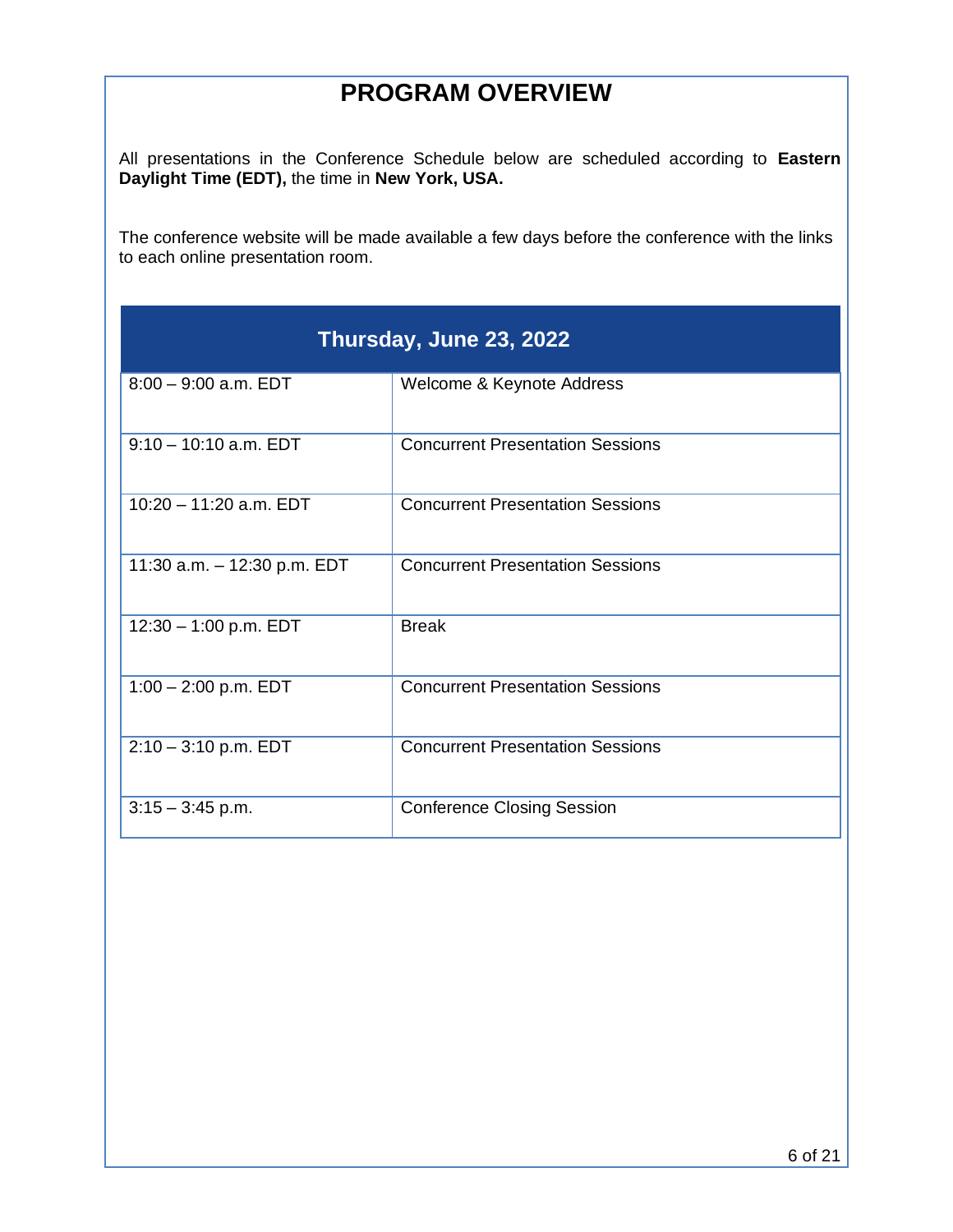### **KEYNOTE ADDRESS**

### **DEBRA J. BORKOVICH**

Dr. Debra J. Borkovich is a Business Anthropologist and a Digital/Agile Ethnographic Researcher. She conducts in-field and online immersive ethnographies of Fortune 500 companies, non-profit organizations, and emerging tech start-ups as a strategic business consultant. She is also a licensed Certified Professional Contracts Manager (CPCM); and teaches information systems, leadership, business, project management, and research courses as an Adjunct Professor at Middle Georgia State University, USA.

Honors included being named one of the "Best Women in Business" by the Governor of the Commonwealth of Pennsylvania, USA; the "Small



Business Advocate of the Year" by the Society of American Military Engineers; Small Business Administration "National Eisenhower Award;" Environmental Protection Agency "National OSDBU Director's Award;" 6 Department of Defense "National Nunn-Perry Mentor-Protégé Awards;" 3 "National IT Corporation Quality Awards;" 2 MGA State University "Adjunct Faculty Dean's Teaching Awards;" and the recipient of the first annual IACIS USA "Jay Liebowitz Outstanding Student Research Award." Debra also participated as a frequent Panelist for the "White House Roundtable of Private Sector Best Business Practices."

Prior to entering academia, Debra was employed by the National Center for Defense Robotics as its Director, Contracts Management; and the General Electric Company - Naval Systems as its Senior Manager, Lead Negotiator, and Facility Security Officer (FSO). Before embarking on a corporate career, Debra worked for the U.S. Navy as a civilian employee Contracts Specialist and Contracting Officer and earlier performed on-tour as a professional musician (*operatic soprano*).

Debra is an advocate for multi-disciplinary education, having earned a Bachelor of Science Degree in Education (Duquesne University), a Master of Music Degree (Catholic University of America), and a Doctor of Science Degree in Information Systems & Communications (Robert Morris University). Her academic research and teaching interests are corporate culture, information overload, culture shock, context collapse, ethics & compliance, cybersecurity, social engineering, organizational change-management, conflict-resolution, problem-solving, and decision-making. Her philosophy of research and education is that learning is a life-long-mission, and all experiences enhance personal self-worth, growth, and confidence regardless of its origination. She advocates that all events (*tangible, intangible, digital, analog, visible, invisible, written, oral, sensory, etc.*) holistically comprise the multiple and valuable "information systems" that are within each one of us.

Debra will present the IACIS Europe 2022 keynote address titled, *Digital Ethnography: A Qualitative Approach to Inquiry in Online Spaces.*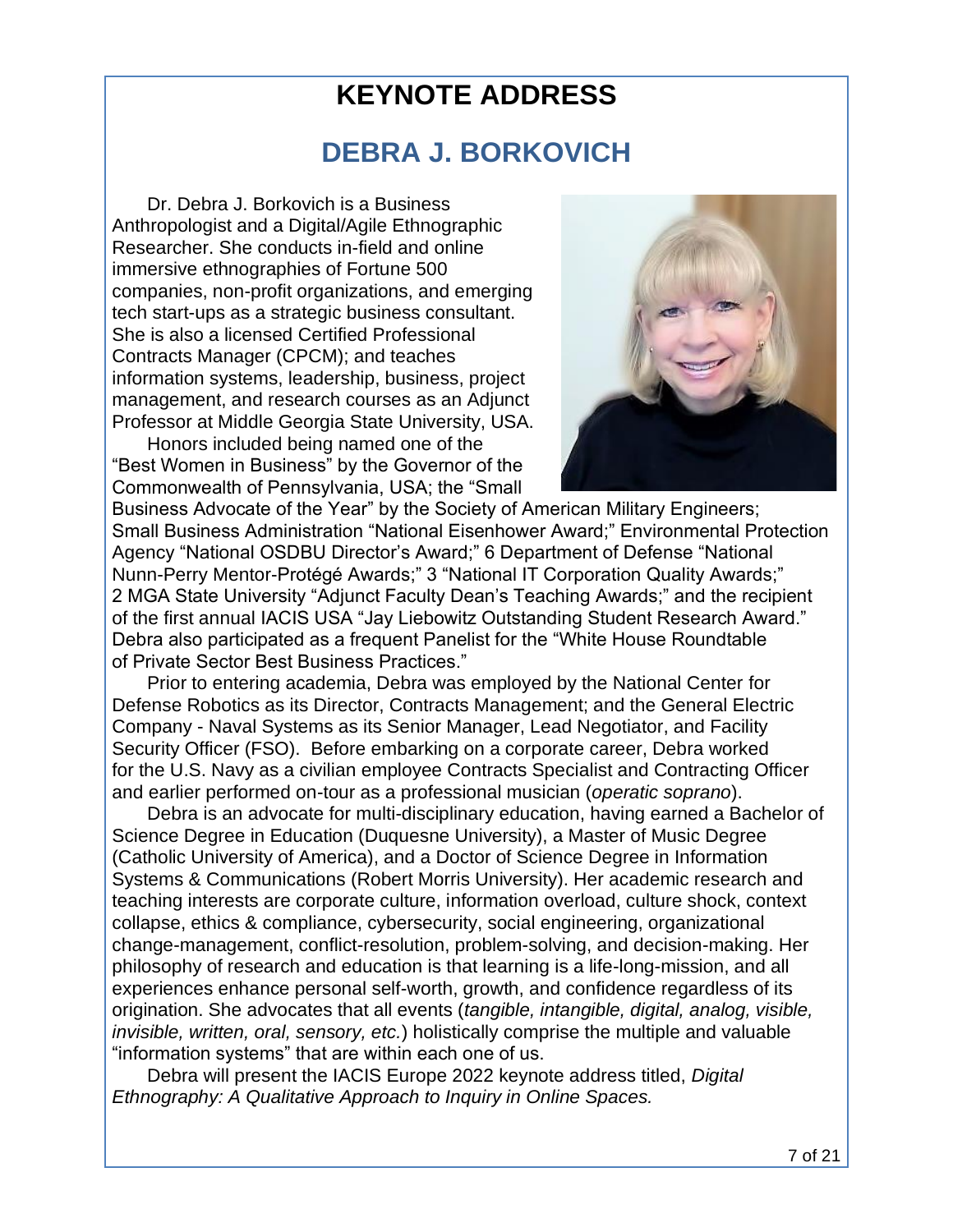### **Best Paper Award**

An award for the best paper is awarded at the annual *IACIS Europe* conference. Based on the results of the double-blind, peer reviews, the paper is selected from those submitted for presentation at the conference. There is no nomination for this award and all papers accepted for presentation at the conference are candidates.

With this award, *IACIS Europe* recognizes individuals who have made significant contributions to Information Systems and related fields through their scholarship.

We congratulate the recipients of the 2022 *IACIS Europe* Best Paper award below.



**WOMEN ON BOARD & FIRM PERFORMANCE IN TURKEY: ISTANBUL STOCK EXCHANGE CASE**

**by** 

 **Özlem Atay** Ankara University ozkanli@politics.ankara.edu.tr

 **Fatih Çetin** Niğde Ömer Halisdemir University fcetin@ohu.edu.tr

#### **Elif Savaşkan**

 Ankara University elifsavaskan@gmail.com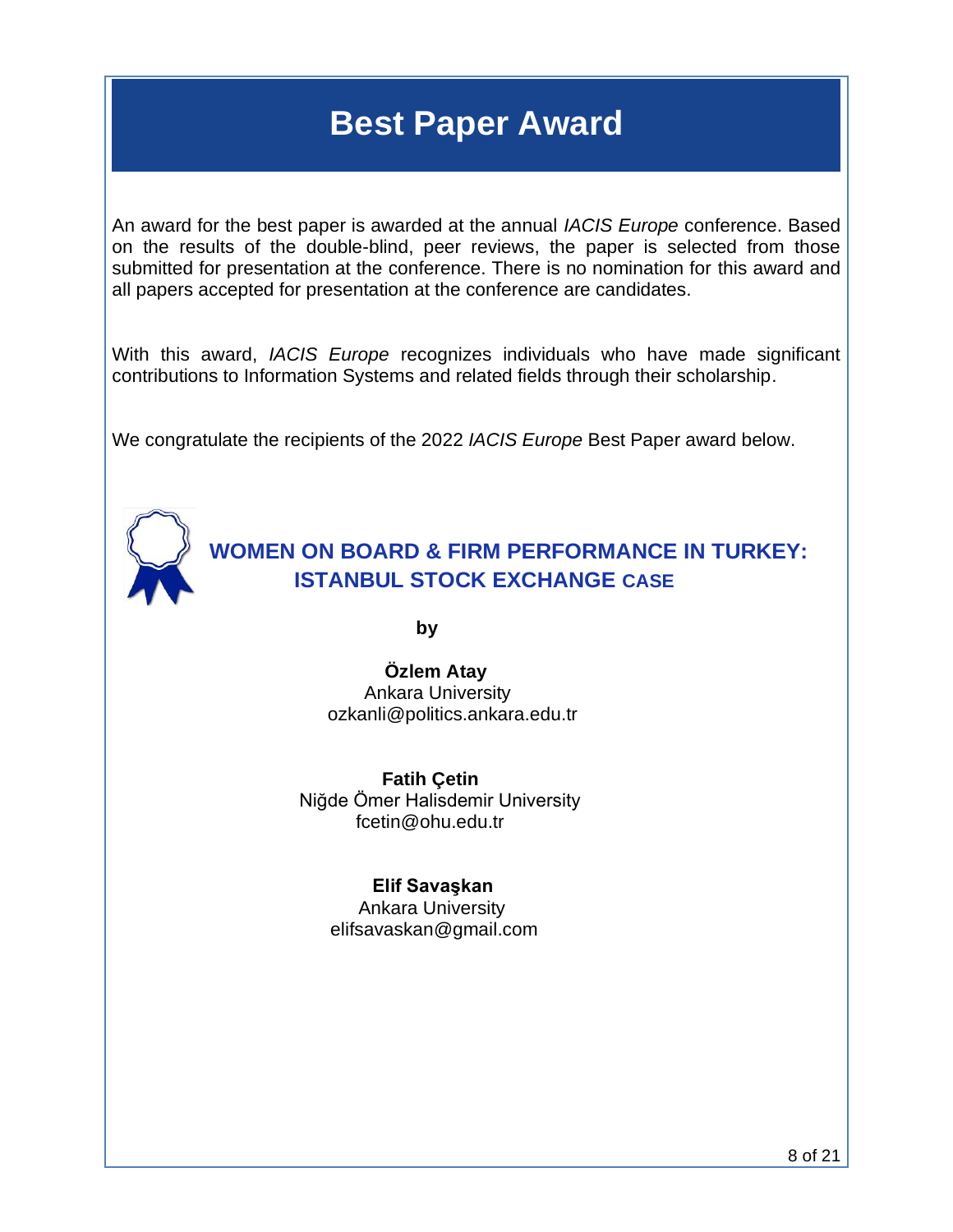| <b>VIRTUAL CONFERENCE SCHEDULE</b>                                                                                                                                                                                                                                                                                                                                                                                                                                                                                                                                                                                                                                                                                                                              |                                                                                                                                                                                                                                                                                                                                                                                                                                                                                                                                                                                                                                                                                                                                                                                   |                                 |
|-----------------------------------------------------------------------------------------------------------------------------------------------------------------------------------------------------------------------------------------------------------------------------------------------------------------------------------------------------------------------------------------------------------------------------------------------------------------------------------------------------------------------------------------------------------------------------------------------------------------------------------------------------------------------------------------------------------------------------------------------------------------|-----------------------------------------------------------------------------------------------------------------------------------------------------------------------------------------------------------------------------------------------------------------------------------------------------------------------------------------------------------------------------------------------------------------------------------------------------------------------------------------------------------------------------------------------------------------------------------------------------------------------------------------------------------------------------------------------------------------------------------------------------------------------------------|---------------------------------|
| <b>THURSDAY, JUNE 23, 2022</b>                                                                                                                                                                                                                                                                                                                                                                                                                                                                                                                                                                                                                                                                                                                                  |                                                                                                                                                                                                                                                                                                                                                                                                                                                                                                                                                                                                                                                                                                                                                                                   |                                 |
| Thursday, June 23, 2022, 8:00 - 9:00 a.m. (Eastern Daylight Time)                                                                                                                                                                                                                                                                                                                                                                                                                                                                                                                                                                                                                                                                                               |                                                                                                                                                                                                                                                                                                                                                                                                                                                                                                                                                                                                                                                                                                                                                                                   |                                 |
| Welcome<br>&<br>Keynote Address by Dr. Debra J. Borkovich<br>DIGITAL ETHNOGRAPHY: A QUALITATIVE APPROACH<br>TO INQUIRY IN ONLINE SPACES                                                                                                                                                                                                                                                                                                                                                                                                                                                                                                                                                                                                                         |                                                                                                                                                                                                                                                                                                                                                                                                                                                                                                                                                                                                                                                                                                                                                                                   | <b>Online Room:</b><br>Redstone |
| Thursday, June 23, 2022, 9:10 - 10:10 a.m. (Eastern Daylight Time)<br><b>Online Room: Deer Park</b><br><b>Session Chair: Angelica Marotta</b>                                                                                                                                                                                                                                                                                                                                                                                                                                                                                                                                                                                                                   | <b>Online Room: Pike's Peak</b><br><b>Session Chair: Markus Launer</b>                                                                                                                                                                                                                                                                                                                                                                                                                                                                                                                                                                                                                                                                                                            |                                 |
| <b>DIGITAL TRUST &amp; ETHICAL STANDARDS</b><br>Ewa Stawicka<br>Warsaw University of Life Sciences<br>ewa_stawicka@sggw.edu.pl<br><b>Theo Anderson</b><br>University of Northampton<br>millichamp15@hotmail.com<br>THE IMPORTANCE OF BUILDING TRUST<br>IN SOCIAL MEDIA IN TIMES OF CRISIS<br>Elżbieta Kacperska<br>Warsaw University of Life Science<br>elzbieta_kacperska@sggw.edu.pl<br>Katarzyna Łukasiewicz<br>Warsaw University of Life Science<br>katarzyna_lukasiewicz@sggw.edu.pl<br><b>CYBERSECURITY AS A UNIFYING FACTOR</b><br>FOR PRIVACY, COMPLIANCE AND TRUST:<br>THE HAGA HOSPITAL CASE<br>Angelica Marotta<br>MIT Sloan School of Management<br>amarotta@mit.edu<br><b>Stuart Madnick</b><br>MIT Sloan School of Management<br>smadnick@mit.edu | <b>WOMEN ON BOARD &amp; FIRM</b><br><b>PERFORMANCE IN TURKEY:</b><br><b>ISTANBUL STOCK EXCHANGE CASE</b><br><b>BEST PAPER AWARD</b><br>Özlem Atay<br><b>Ankara University</b><br>ozkanli@politics.ankara.edu.tr<br><b>Fatih Çetin</b><br>Niğde Ömer Halisdemir University<br>fcetin@ohu.edu.tr<br>Elif Savaşkan<br>Ankara University<br>elifsavaskan@gmail.com<br><b>GOOD THINKING OR GUT FEELING?</b><br>DELIBERATION AND INTUITION IN TRADERS,<br><b>BANKERS, FARMERS AND AGRICULTURAL</b><br><b>MANAGERS</b><br><b>Frithiof Svenson</b><br>UiT The Arctic University of Norway<br>f.svenson@hs-osnabrueck.de<br><b>Markus Launer</b><br>Ostfalia University, Germany,<br>m-a.launer@ostfalia.de<br><b>Fatih Çetin</b><br>Niğde Ömer Halisdemir University<br>fcetin@ohu.edu.tr |                                 |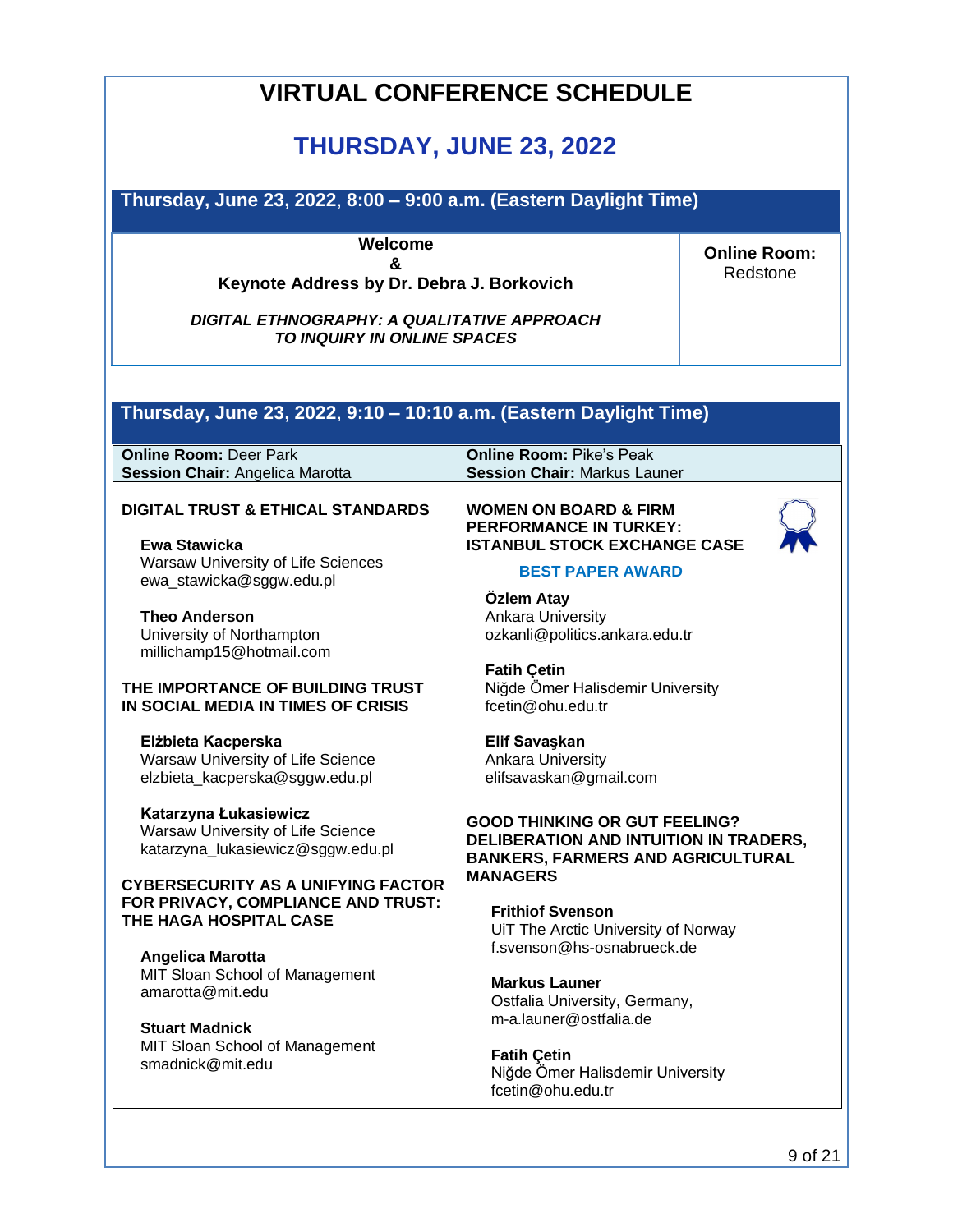|                                                                                                                                                                                                                                                                                                                                                                                                                                                                                                                                                                                                                                                                                                             | <b>CROSS-CULTURAL COMPARISON OF INTUITION</b><br>& DELIBERATION IN DECISION-MAKING                                                                                                                                                                                                                                                         |
|-------------------------------------------------------------------------------------------------------------------------------------------------------------------------------------------------------------------------------------------------------------------------------------------------------------------------------------------------------------------------------------------------------------------------------------------------------------------------------------------------------------------------------------------------------------------------------------------------------------------------------------------------------------------------------------------------------------|--------------------------------------------------------------------------------------------------------------------------------------------------------------------------------------------------------------------------------------------------------------------------------------------------------------------------------------------|
|                                                                                                                                                                                                                                                                                                                                                                                                                                                                                                                                                                                                                                                                                                             | <b>Frithiof Svenson</b><br>UiT The Arctic University of Norway<br>f.svenson@hs-osnabrueck.de<br>Natalia Ermasova<br><b>Governors State University</b><br>ermasova@gmail.com<br><b>Markus Launer</b><br>Ostfalia University<br>m-a.launer@ostfalia.de<br><b>Fatih Çetin</b><br>Niğde Ömer Halisdemir University Turkey<br>fcetin@ohu.edu.tr |
| <b>Online Room: Warm Springs</b>                                                                                                                                                                                                                                                                                                                                                                                                                                                                                                                                                                                                                                                                            | Room: Redstone                                                                                                                                                                                                                                                                                                                             |
| Session Chair: Kuanchin Chen                                                                                                                                                                                                                                                                                                                                                                                                                                                                                                                                                                                                                                                                                |                                                                                                                                                                                                                                                                                                                                            |
| <b>EMOTIONAL CONTAGION IN THE</b><br><b>PROPAGATION OF ONLINE RUMORS</b><br><b>Zhang Ning</b><br>Guizhou University of Finance and<br>Economics<br>ningzhang@mail.gufe.edu.cn<br><b>Song Jiahe</b><br>Western Michigan University<br>carrie.song@wmich.edu<br><b>Kuanchin Chen</b><br>Western Michigan University<br>kc.chen@wmich.edu<br>Jia Shuo<br>Guizhou University of Finance and<br>Economics<br>shuoj@mail.gufe.edu.cn<br>AN INVESTIGATION OF THE RELEVANCY<br>OF UTAUT2 IN THE CONTEXT OF ONLINE<br>DATING APP USE AMONG YOUNG ADULTS<br><b>IN TAIWAN</b><br><b>Celeste See-Pui Ng</b><br>Yuan Ze University<br>celeste@saturn.yzu.edu.tw<br><b>Michelle Pricillia Huwae</b><br>Yuan Ze University | Networking available all day.<br>Join us here any time during the conference<br>to network with each other.                                                                                                                                                                                                                                |
| michellehuwae42@gmail.com                                                                                                                                                                                                                                                                                                                                                                                                                                                                                                                                                                                                                                                                                   |                                                                                                                                                                                                                                                                                                                                            |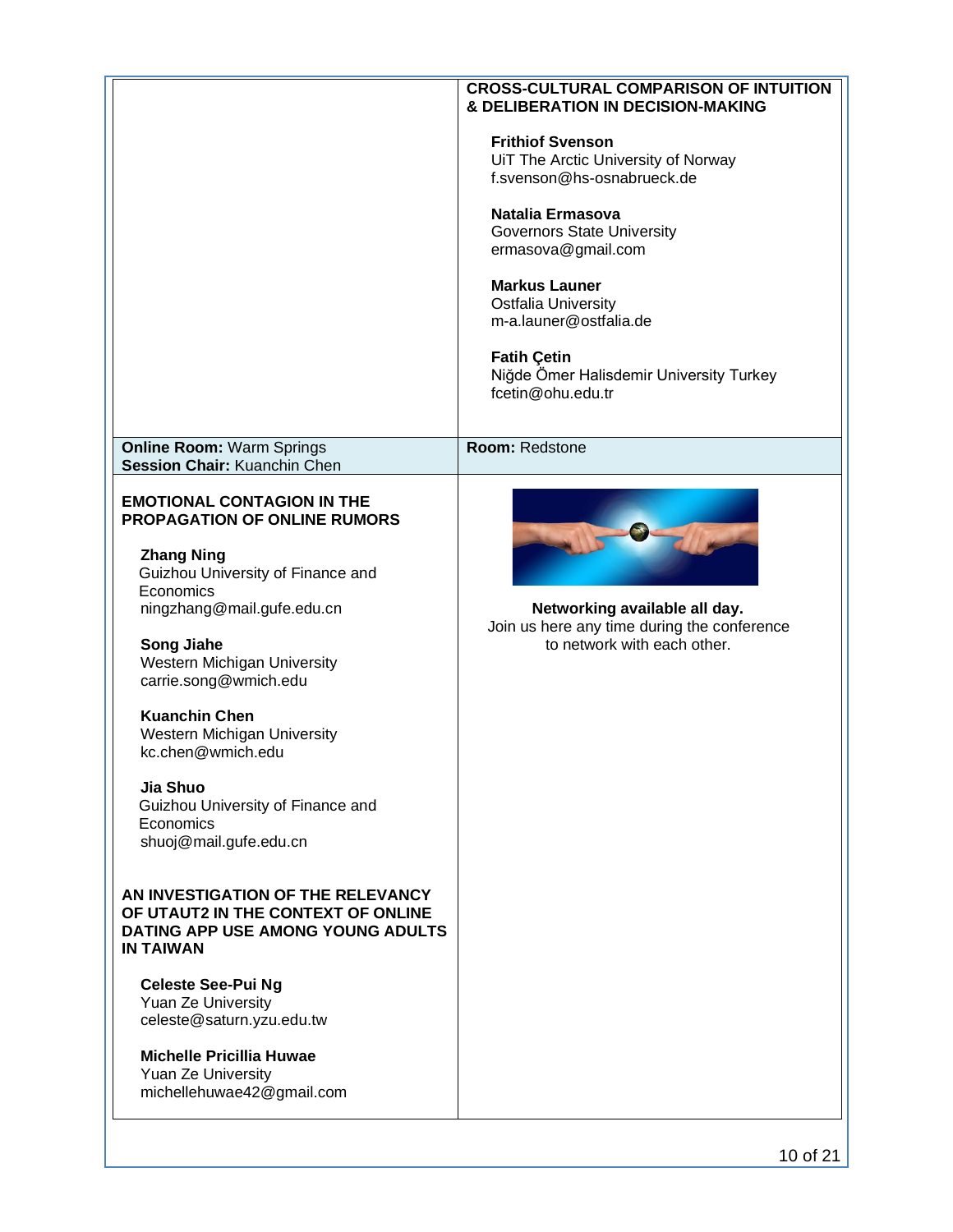| A CASE STUDY USING TECHNICAL<br>SUPPORT WITHIN ONLINE TECHNOLOGY<br><b>COURSES: INSTRUCTOR LESSONS</b><br><b>LEARNED</b><br><b>Loreen Marie Powell</b><br>Bloomsburg University of Pennsylvania<br>lpowell@bloomu.edu<br><b>Daniel Powell</b><br>North Pocono School District<br>dpowell@npsd.org<br><b>Michalina Hendon</b><br>University of the Cumberlands<br>michalina.hendon@ucumberlands.edu                                                                                                                                                                                                                                                                                   |                                                                                                                                                                                                                                                                                                                                                                                                                                                                                                                                                                                                                                                                                                                                                    |
|--------------------------------------------------------------------------------------------------------------------------------------------------------------------------------------------------------------------------------------------------------------------------------------------------------------------------------------------------------------------------------------------------------------------------------------------------------------------------------------------------------------------------------------------------------------------------------------------------------------------------------------------------------------------------------------|----------------------------------------------------------------------------------------------------------------------------------------------------------------------------------------------------------------------------------------------------------------------------------------------------------------------------------------------------------------------------------------------------------------------------------------------------------------------------------------------------------------------------------------------------------------------------------------------------------------------------------------------------------------------------------------------------------------------------------------------------|
| Thursday, June 23, 2022, 10:20 - 11:20 a.m. (Eastern Daylight Time)                                                                                                                                                                                                                                                                                                                                                                                                                                                                                                                                                                                                                  |                                                                                                                                                                                                                                                                                                                                                                                                                                                                                                                                                                                                                                                                                                                                                    |
| <b>Room: Deer Park</b><br><b>Session Chair: Anna Jasiulewicz</b>                                                                                                                                                                                                                                                                                                                                                                                                                                                                                                                                                                                                                     | <b>Room: Pike's Peak</b><br>Session Chair: Fatih Çetin                                                                                                                                                                                                                                                                                                                                                                                                                                                                                                                                                                                                                                                                                             |
| <b>DIGITAL TRANSFORMATION OF SOCIETIES</b><br>WITH THE USE OF DIGITAL IDENTITY:<br>A CASE STUDY IN TURKEY<br>Sevgi Kavut<br><b>Istanbul Medipol University</b><br>sevgikavutt@gmail.com<br><b>WOMEN'S EMPOWERMENT PIONEERED</b><br>BY WOMEN-LED BUSINESSES: A SOUTH-<br><b>EAST ASIAN PERSPECTIVE ON FEMINIST</b><br><b>ECONOMICS</b><br>Jessica Espinoza<br>University of Siegen<br>jessica.espinoza.t@gmail.com<br><b>Salome Svanadze</b><br>Ilia State University<br>salome.svanadze.1@iliauni.edu.ge<br><b>PURCHASING BEHAVIOR OF SENIORS</b><br>ON THE FUNCTIONAL FOODS MARKET<br><b>Anna Jasiulewicz</b><br>Warsaw University of Life Sciences<br>anna_jasiulewicz@sggw.edu.pl | <b>TESTING DIFFERENT SOURCES OF INTUITION:</b><br>A PRIMARY SCALE DEVELOPMENT STUDY<br><b>Markus A. Launer</b><br><b>Ostfalia University of Applied Sciences</b><br>M-A.Launer@ostfalia.de<br><b>Fatih Çetin</b><br>Niğde Ömer Halisdemir University<br>fcetin@ohu.edu.tr<br><b>IMPACT OF SELECTED AUTOMATION &amp;</b><br>DIGITALIZATION SOLUTIONS FOR PRODUCTION<br>PROCESSES ON BUSINESS CONTINUITY OF<br><b>MANUFACTURING COMPANIES DURING THE</b><br><b>COVID-19 PANDEMIC</b><br>Anna Kosieradzka<br>Warsaw University of Technology<br>anna.kosieradzka@pw.edu.pl<br>Justyna Smagowicz<br>Warsaw University of Technology<br>justyna.smagowicz@pw.edu.pl<br><b>Cezary Szwed</b><br>Warsaw University of Technology<br>cezary.szwed@pw.edu.pl |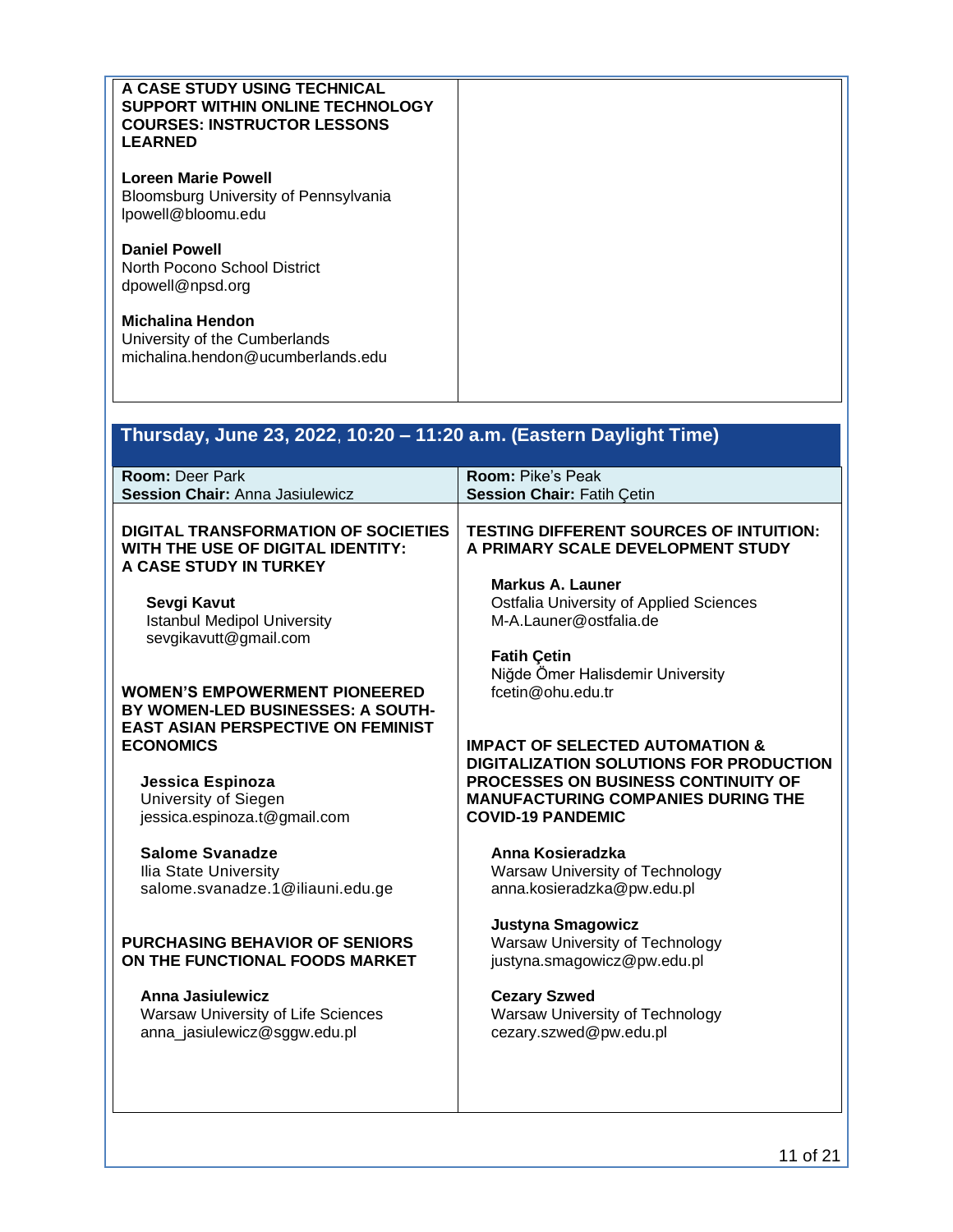|                                                                                                   | <b>STRESS INDUCED INNOVATION: A STUDY</b><br>OF OVERLOAD & NORM DEVIATION FOR<br>THEIR EFFECTS ON INNOVATION |
|---------------------------------------------------------------------------------------------------|--------------------------------------------------------------------------------------------------------------|
|                                                                                                   | <b>Fatih Çetin</b><br>Niğde Ömer Halisdemir University<br>fcetin@ohu.edu.tr                                  |
|                                                                                                   | <b>Kuanchin Chen</b><br>Western Michigan University<br>kc.chen@wmich.edu                                     |
|                                                                                                   | <b>Irge Şener</b><br><b>Çankaya University, Turkey</b><br>irge@cankaya.edu.tr                                |
|                                                                                                   | Joanna Paliszkiewicz<br>Warsaw University of Life Sciences<br>joanna_paliszkiewicz@sggw.edu.pl               |
| Room: Warm Springs<br><b>Session Chair: Anne Shepherd</b>                                         | Room: Redstone                                                                                               |
| <b>BIG DATA ANALYTICS QUALITY</b><br><b>&amp; FIRM PERFORMANCE</b>                                |                                                                                                              |
| Jeretta Horn Nord<br><b>Oklahoma State University</b><br>jeretta.nord@okstate.edu                 |                                                                                                              |
| <b>Alex Koohang</b><br>Middle Georgia State University<br>alex.koohang@mga.edu                    | Networking available all day.<br>Join us here any time during the conference<br>to network with each other.  |
| <b>Angelica Marotta</b><br>MIT Sloan School of Management<br>amarotta@mit.edu                     |                                                                                                              |
| <b>ROBOTIZATION &amp; DIGITIZATION</b><br><b>AS A MANAGEMENT ISSUE</b>                            |                                                                                                              |
| <b>Szymon Jarosz</b><br><b>Cracow University of Economics</b><br>szymonjarosz@poczta.fm           |                                                                                                              |
| Małgorzata Zakrzewska<br><b>Cracow University of Economics</b><br>zakrzewm@uek.krakow.pl          |                                                                                                              |
| <b>Mariusz Soltysik</b><br><b>Cracow University of Economics</b><br>soltysik@uek.krakow.pl        |                                                                                                              |
| <b>CROWDSOURCING FOR INFORMATION</b><br><b>TECHNOLOGY INNOVATION</b><br>IN THE FEDERAL GOVERNMENT |                                                                                                              |
| <b>Anne Shepherd</b><br><b>Robert Morris University</b><br>anneshepherd00@yahoo.com               |                                                                                                              |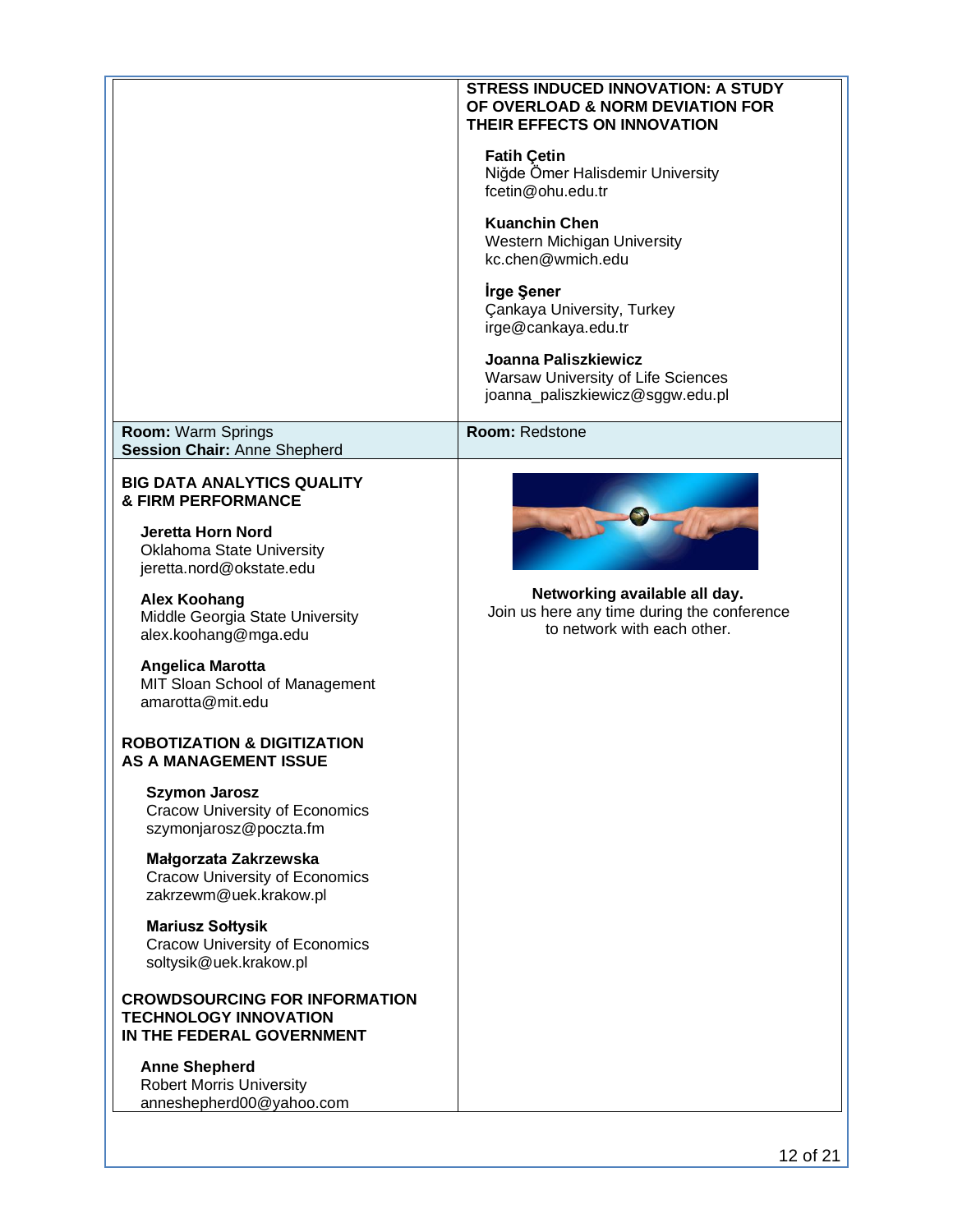| Thursday, June 23, 2022, 11:30 a.m. - 12:30 p.m. (Eastern Daylight Time)                                                                                                                       |                                                                                                                                                                                                                 |
|------------------------------------------------------------------------------------------------------------------------------------------------------------------------------------------------|-----------------------------------------------------------------------------------------------------------------------------------------------------------------------------------------------------------------|
| Room: Deer Park<br>Session Chair: Karolina Eszter Kovács                                                                                                                                       | <b>Room: Pike's Peak</b><br>Session Chair: Carl M. Rebman                                                                                                                                                       |
| THE IMPACT OF SCHOOL CLOSURES ON<br><b>SUBJECTIVE ACADEMIC ACHIEVEMENT:</b><br>THE EXPERIENCE OF A PILOT-STUDY IN<br><b>HUNGARY</b><br><b>Karolina Eszter Kovács</b><br>University of Debrecen | <b>PREPARING UNDERGRADUATE IT STUDENTS</b><br>FOR THE VIRTUAL WORKPLACE:<br>DEVELOPMENT OF A VIRTUAL WORKPLACE<br><b>STRATEGIES AND TECHNICAL</b><br><b>COMMUNICATIONS COURSE</b><br><b>Loreen Marie Powell</b> |
| karolina92.kovacs@gmail.com                                                                                                                                                                    | Bloomsburg University of Pennsylvania<br>lpowell@bloomu.edu                                                                                                                                                     |
| <b>Piotr Dlugosz</b><br>Pedagogical University of Kraków<br>piotr.dlugosz@up.krakow.pl                                                                                                         | Carl M. Rebman<br>University of San Diego<br>carlr@sandiego.edu                                                                                                                                                 |
| <b>ANALYSIS OF TECHNOSTRESS</b><br><b>EXPERIENCED BY STUDENTS</b><br>AT THE UNIVERSITY OF CAPE TOWN,<br><b>DURING THE COVID-19 PANDEMIC</b>                                                    | Queen E. Booker<br>Metropolitan State University<br>queen.booker@metrostate.edu                                                                                                                                 |
| <b>Gordon Cook</b><br>University of Cape Town<br>ckxgor001@myuct.ac.za                                                                                                                         | USING A WEB FRAMEWORK IN A SERVER-SIDE<br><b>PROGRAMMING COURSE</b>                                                                                                                                             |
| <b>Jean-Paul Van Belle</b><br>University of Cape Town<br>jean-paul.vanbelle@uct.ac.za                                                                                                          | <b>Orly Barzilai</b><br>The Academic College of Tel Aviv-Yaffo<br>orlyba@mta.ac.il                                                                                                                              |
| THE USAGE OF MOBILE TECHNOLOGIES<br>IN FOODSERVICES IN A CRISIS<br><b>SITUATION: CASE FROM POLAND</b>                                                                                          | <b>Ruti Gafni</b><br>The Academic College of Tel Aviv-Yaffo<br>rutigafn@mta.ac.il                                                                                                                               |
| Agnieszka Tul-Krzyszczuk<br>Warsaw University of Life Sciences<br>agnieszka_tul_krzyszczuk@sggw.edu.pl                                                                                         | <b>TEAMWORK SKILLS: THE CASE OF A</b><br><b>PRACTICAL COURSE</b>                                                                                                                                                |
| Barbara Wyrzykowska<br>Warsaw University of Life Sciences<br>barbara_wyrzykowska@sggw.edu.pl                                                                                                   | Sofia Sherman<br>The Academic College of Tel Aviv-Yaffo<br>sofiash@mta.ac.il                                                                                                                                    |
| Grzegorz Forysiński<br>POSbistro, Krakow, Poland,<br>grzesiek@posbistro.com                                                                                                                    | <b>Boris Kantsepolsky</b><br>The Academic College of Tel Aviv-Yaffo<br>boriskn@mta.ac.il                                                                                                                        |
|                                                                                                                                                                                                | <b>Idan Roth</b><br>The Academic College of Tel Aviv-Yaffo<br>idanro@mta.ac.il                                                                                                                                  |
|                                                                                                                                                                                                |                                                                                                                                                                                                                 |
|                                                                                                                                                                                                |                                                                                                                                                                                                                 |
|                                                                                                                                                                                                |                                                                                                                                                                                                                 |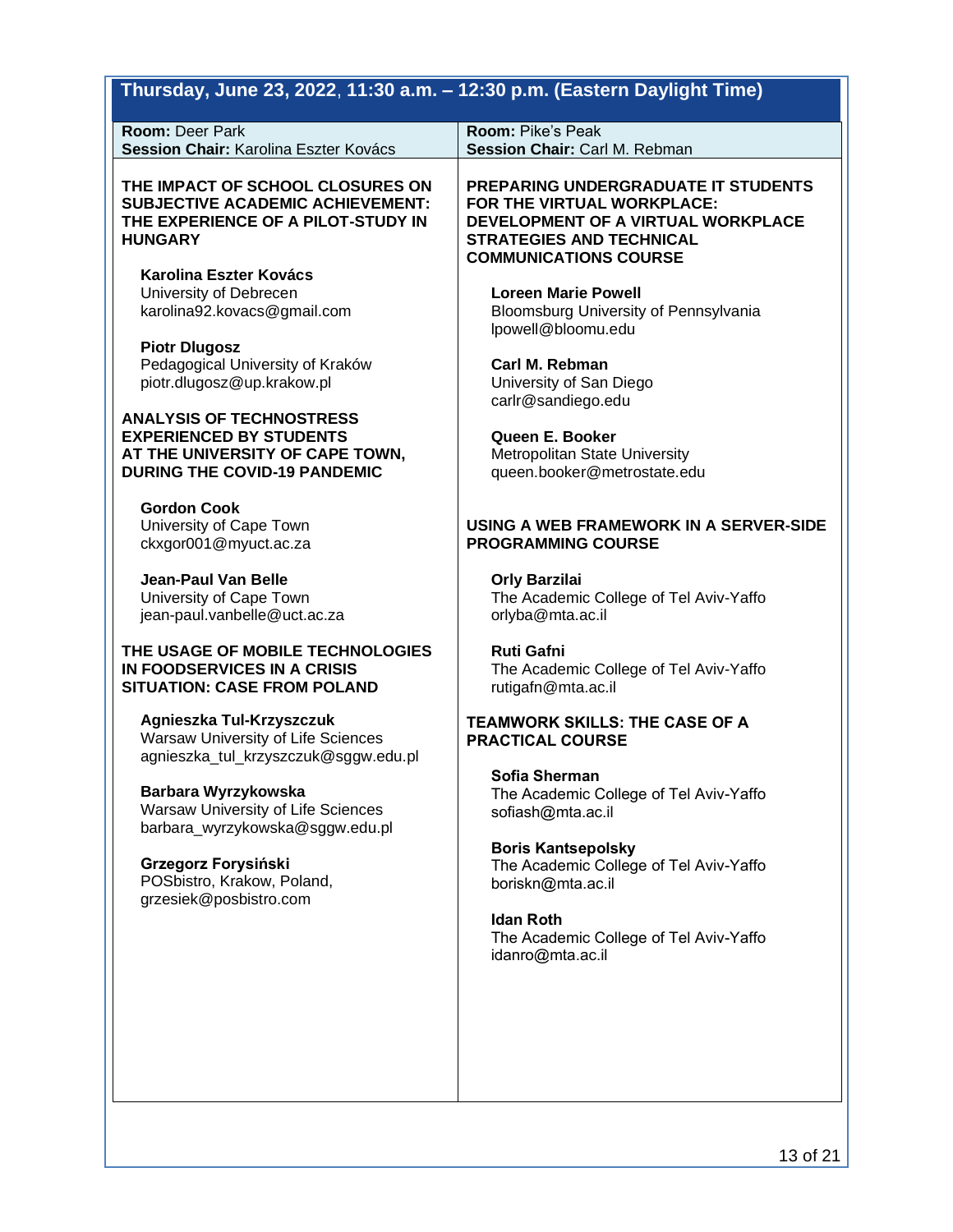| Room: Warm Springs<br><b>Session Chair: Piotr Pietrzak</b>                                                                                                                                                                                                                                                                                                                                                                                                                                                                                                                                                                                                                                                                                                                                                                               | Room: Redstone                                                                                              |
|------------------------------------------------------------------------------------------------------------------------------------------------------------------------------------------------------------------------------------------------------------------------------------------------------------------------------------------------------------------------------------------------------------------------------------------------------------------------------------------------------------------------------------------------------------------------------------------------------------------------------------------------------------------------------------------------------------------------------------------------------------------------------------------------------------------------------------------|-------------------------------------------------------------------------------------------------------------|
| THE USE OF TRADITIONAL & AGILE PM<br><b>METHODOLOGIES IN ICT</b><br><b>Piotr Pietrzak</b><br>Warsaw University of Life Sciences<br>piotr_pietrzak1@sggw.edu.pl<br>THE IMPORTANCE OF USR SOCIAL<br><b>MEDIA COMMUNICATION ON FACULTY</b><br><b>SATISFACTION</b><br>Paweł Korzyński<br>Koźmiński University<br>pkorzynski@kozminski.edu.pl<br>Anna Maria Górska<br>Koźmiński University<br>amg@kozminski.edu.pl<br><b>Grzegorz Mazurek</b><br>Koźmiński University<br>gmazurek@kozminski.edu.pl<br>A CO-WORKERSHIP APPROACH<br>ON DIGITAL TRANSFORMATION:<br><b>TOWARDS SMART MANUFACTURING</b><br><b>Anna Karin Olsson</b><br>University West, Sweden<br>anna-karin.olsson@hv.se<br><b>Kristina Eriksson</b><br>University West, Sweden<br>kristina.eriksson@hv.se<br>Linnéa Carlsson<br>University West, Sweden<br>linnea.carlsson@hv.se | Networking available all day.<br>Join us here any time during the conference<br>to network with each other. |
| $12:30 - 1:00$ p.m. (EDT)                                                                                                                                                                                                                                                                                                                                                                                                                                                                                                                                                                                                                                                                                                                                                                                                                | <b>Break</b>                                                                                                |
|                                                                                                                                                                                                                                                                                                                                                                                                                                                                                                                                                                                                                                                                                                                                                                                                                                          |                                                                                                             |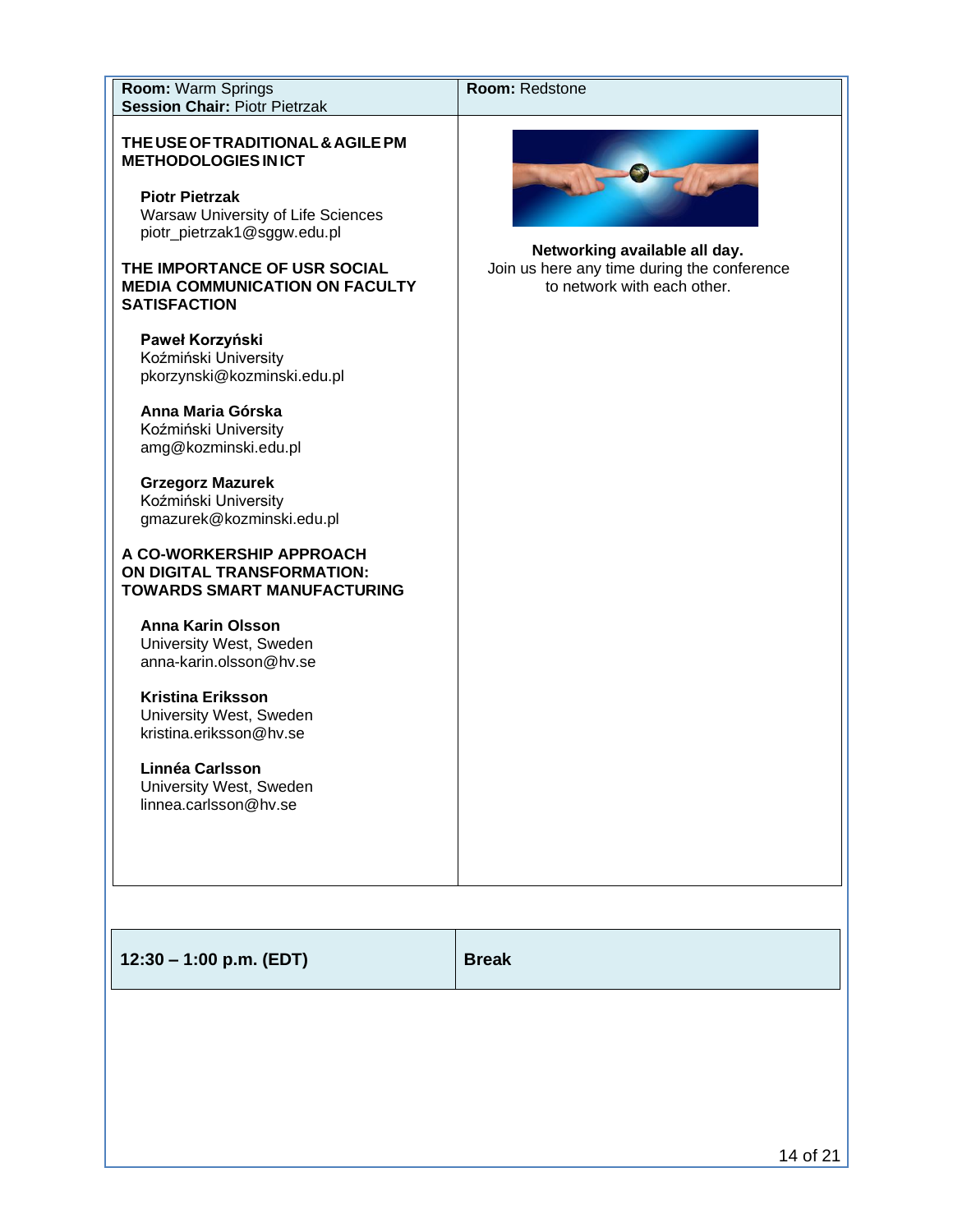### **Thursday, June 23, 2022**, **1:00 – 2:00 p.m. (Eastern Daylight Time)**

| <b>Room: Deer Park</b>                                                                                                                  | <b>Room: Pike's Peak</b>                                                                                              |
|-----------------------------------------------------------------------------------------------------------------------------------------|-----------------------------------------------------------------------------------------------------------------------|
| <b>Session Chair: Ewa Ziemba</b>                                                                                                        | Session Chair: Sebastian Jarzębowski                                                                                  |
| THE INTERNET USE BY STUDENTS:<br><b>RESEARCH RESULTS</b>                                                                                | <b>IMPACT OF DIGITALIZATION ON THE</b><br><b>SUSTAINABILITY OF SUPPLY CHAIN:</b><br>A COMPREHENSIVE LITERATURE REVIEW |
| Agnieszka Tul-Krzyszczuk<br>Warsaw University of Life Sciences<br>agnieszka_tul_krzyszczuk@sggw.edu.pl                                  | Sebastian Jarzębowski<br>Kozminski University<br>sjarzebowski@kozminski.edu.pl                                        |
| Barbara Wyrzykowska<br>Warsaw University of Life Sciences<br>barbara_wyrzykowska@sggw.edu.pl                                            | <b>Mykola Melnyk</b><br>Kozminski University,<br>14-ds@kozminski.edu.pl                                               |
| Jerzy Gębski<br>Warsaw University of Life Sciences<br>jerzy_gebski@sggw.edu.pl                                                          | THE IMPACTS OF INFORMATION SECURITY<br><b>TRAINER'S KNOWLEDGE SHARING ON NEW</b><br><b>EMPLOYEE COMPLIANCE</b>        |
| <b>EXPLORING ICT ADOPTION FOR</b><br><b>SUSTAINABILITY: A REPLICATION STUDY</b>                                                         | <b>Erick Nevárez</b><br>Universidad Ana G. Méndez                                                                     |
| Ewa Ziemba<br>University of Economics in Katowice<br>ewa.ziemba@ue.katowice.pl                                                          | enevarez3@emailsuagm.onmicrosoft.com<br>Angel Ojeda<br>Universidad Ana G. Méndez<br>ut_aojeda@uagm.edu                |
| <b>ENVIRONMENTALLY &amp; SOCIALLY</b><br><b>SUSTAINABLE BEHAVIOUR DETERMINED</b><br>BY CHANGES IN THE INFORMATION<br><b>ENVIRONMENT</b> | Juan Valera<br>Universidad Ana G. Méndez valeraj1@uagm.edu<br><b>José Cruz</b>                                        |
| Agnieszka Werenowska                                                                                                                    | Universidad Ana G. Méndez, cruzj1@uagm.edu                                                                            |
| Warsaw University of Life Science                                                                                                       | Yahya Masalmah                                                                                                        |
| agnieszka_werenowska@sggw.edu.pl                                                                                                        | Universidad Ana G. Méndez                                                                                             |
|                                                                                                                                         | yamasalmah@uagm.edu                                                                                                   |
|                                                                                                                                         | <b>IMPORTANCE OF IT SYSTEMS IN INTEGRATION</b><br>OF KNOWLEDGE & BUSINESS PROCESS<br><b>MANAGEMENT</b>                |
|                                                                                                                                         | Agnieszka Bitkowska<br>Warsaw University of Technology<br>agnieszka.bitkowska@pw.edu.pl                               |
|                                                                                                                                         | <b>Beata Detyna</b><br>Angelus Silesius State University<br>bdetyna@puas.pl                                           |
|                                                                                                                                         | Jerzy Detyna<br>Wrocław University of Science & Technology<br>jerzy.detyna@pwr.edu.pl                                 |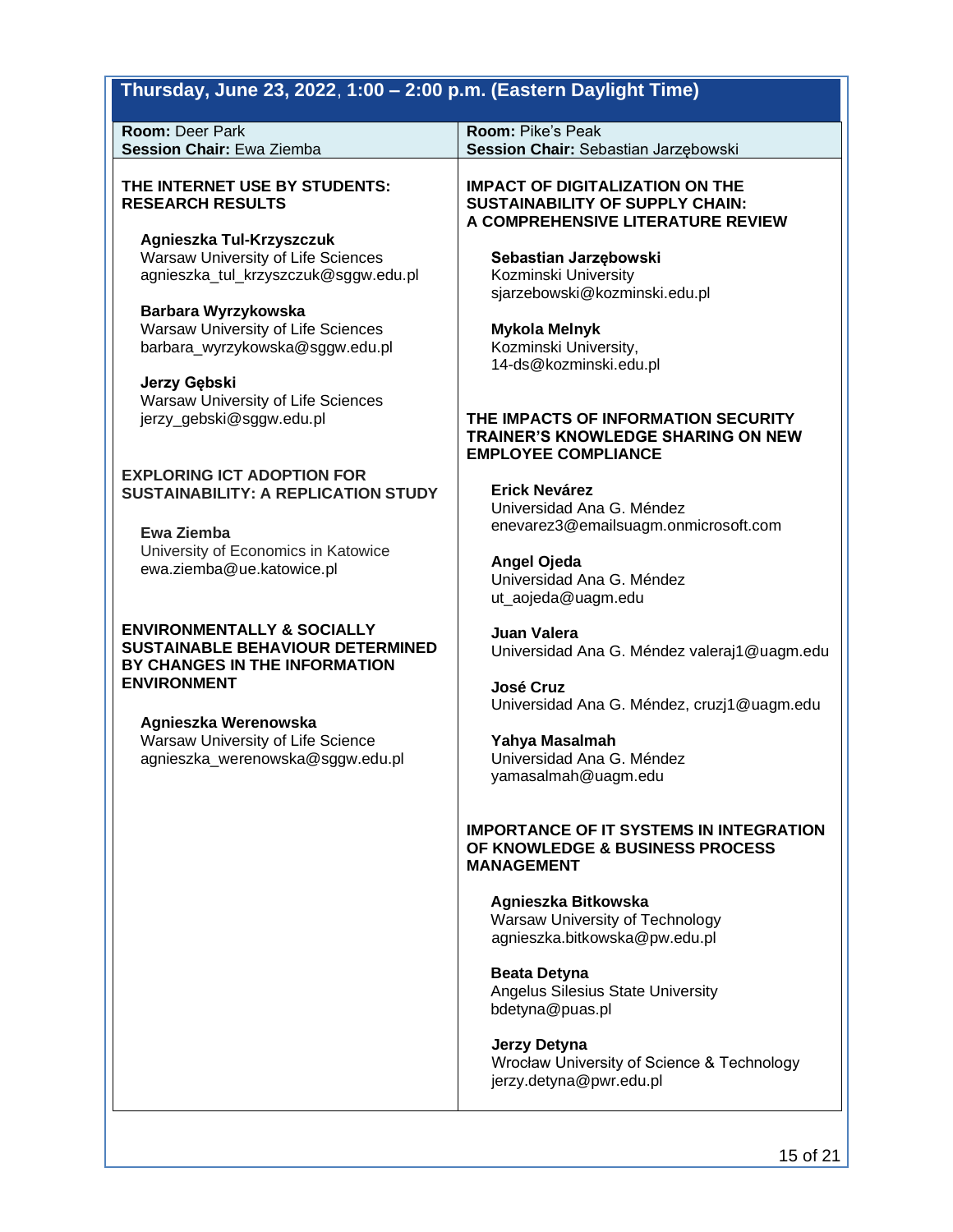| Room: Warm Springs                                                                                                            | Room: Redstone                                                                                              |
|-------------------------------------------------------------------------------------------------------------------------------|-------------------------------------------------------------------------------------------------------------|
| Session Chair: Joanna Krywalski Santiago<br><b>WHAT MORE INFLUENCES THE</b><br><b>FOLLOWERS? THE EFFECT OF DIGITAL</b>        |                                                                                                             |
| <b>INFLUENCER ATTRACTIVENESS,</b><br>HOMOPHILY AND CREDIBILITY ON<br><b>FOLLOWERS' PURCHASE INTENTION</b>                     |                                                                                                             |
| Joanna Krywalski Santiago<br><b>ISEG-Lisbon School of Economics</b><br>& Management<br>joannas@iseg.ulisboa.pt                | Networking available all day.<br>Join us here any time during the conference<br>to network with each other. |
| Tânia Serralha<br><b>ISEG-Lisbon School of Economics</b><br>& Management<br>taniaserralha@hotmail.com                         |                                                                                                             |
| <b>UNDERSTANDING ERP</b><br><b>POST-IMPLEMENTATION</b><br><b>CONTINUOUS LEARNING: EXPLORING</b><br>THE MODERATING ROLE OF AGE |                                                                                                             |
| <b>Edgardo Bravo</b><br>Universidad del Pacífico<br>er.bravoo@up.edu.pe                                                       |                                                                                                             |
| A BUSINESS PROCESS<br><b>RE-ENGINEERING METHOD</b>                                                                            |                                                                                                             |
| <b>Delvin Grant</b><br><b>DePaul University</b><br>dgrant2@depaul.edu                                                         |                                                                                                             |
| <b>Benjamin Yeo</b><br><b>Seattle University</b><br>benjkyeo@gmail.com                                                        |                                                                                                             |
|                                                                                                                               |                                                                                                             |
|                                                                                                                               |                                                                                                             |
|                                                                                                                               |                                                                                                             |
|                                                                                                                               |                                                                                                             |
|                                                                                                                               |                                                                                                             |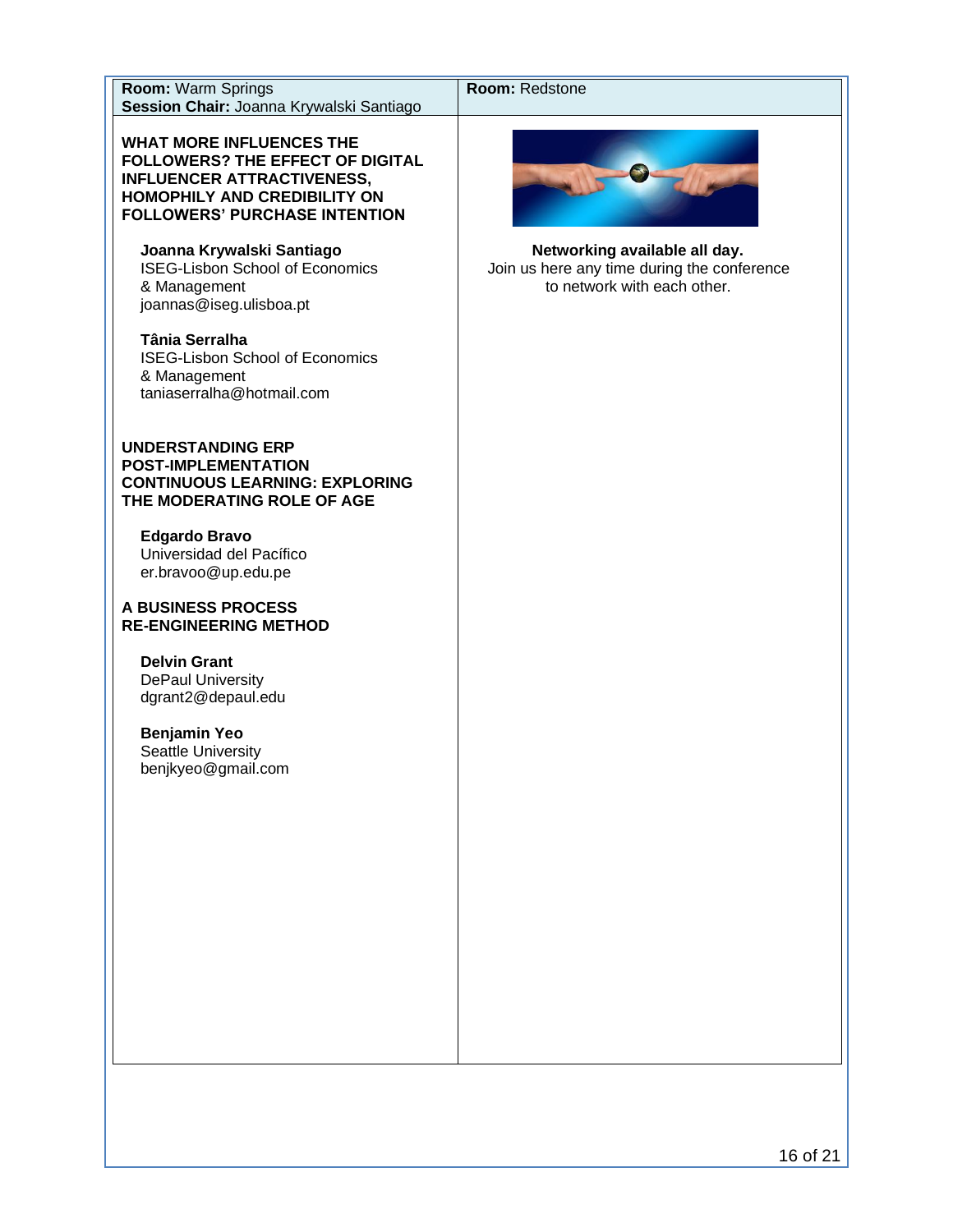| Thursday, June 23, 2022, 2:10 - 3:10 p.m. (Eastern Daylight Time)                                                                                                                             |                                                                                                             |
|-----------------------------------------------------------------------------------------------------------------------------------------------------------------------------------------------|-------------------------------------------------------------------------------------------------------------|
| <b>Room: Deer Park</b><br><b>Session Chair: Loreen Powell</b>                                                                                                                                 | Room: Redstone                                                                                              |
| <b>ACADEMIC PERSPECTIVES ON THE</b><br><b>IMPORTANCE OF EMOTIONAL</b><br><b>INTELLIGENCE AND ORGANIZATIONAL</b><br><b>CITIZENSHIP BEHAVIOR: INSIGHTS FOR IT</b><br><b>LEADERSHIP PROGRAMS</b> |                                                                                                             |
| Karina Fernandez<br>Florida International University<br>kjfernan@fiu.edu                                                                                                                      | Networking available all day.<br>Join us here any time during the conference<br>to network with each other. |
| <b>Michalina Hendon</b><br>University of the Cumberlands<br>michalina.hendon@ucumberlands.edu                                                                                                 |                                                                                                             |
| <b>Loreen Powell</b><br>Bloomsburg University of Pennsylvania<br>lpowell@bloomu.edu                                                                                                           |                                                                                                             |
| UNVEILING THE DIMENSIONS OF<br><b>DIGITALIZATION: EVIDENCE FROM</b><br><b>PERUVIAN SMES</b>                                                                                                   |                                                                                                             |
| <b>Olenka Lizbeth Blas-Ponce</b><br>Universidad del Pacifico<br>ol.blasp@alum.up.edu.pe                                                                                                       |                                                                                                             |
| <b>Christian Fernando Libaque-Saenz</b><br>Universidad del Pacifico<br>cf.libaques@up.edu.pe                                                                                                  |                                                                                                             |
| $3:15 - 3:45$ p.m.                                                                                                                                                                            | <b>Conference Closing Session</b><br>Online Room: Redstone                                                  |
|                                                                                                                                                                                               |                                                                                                             |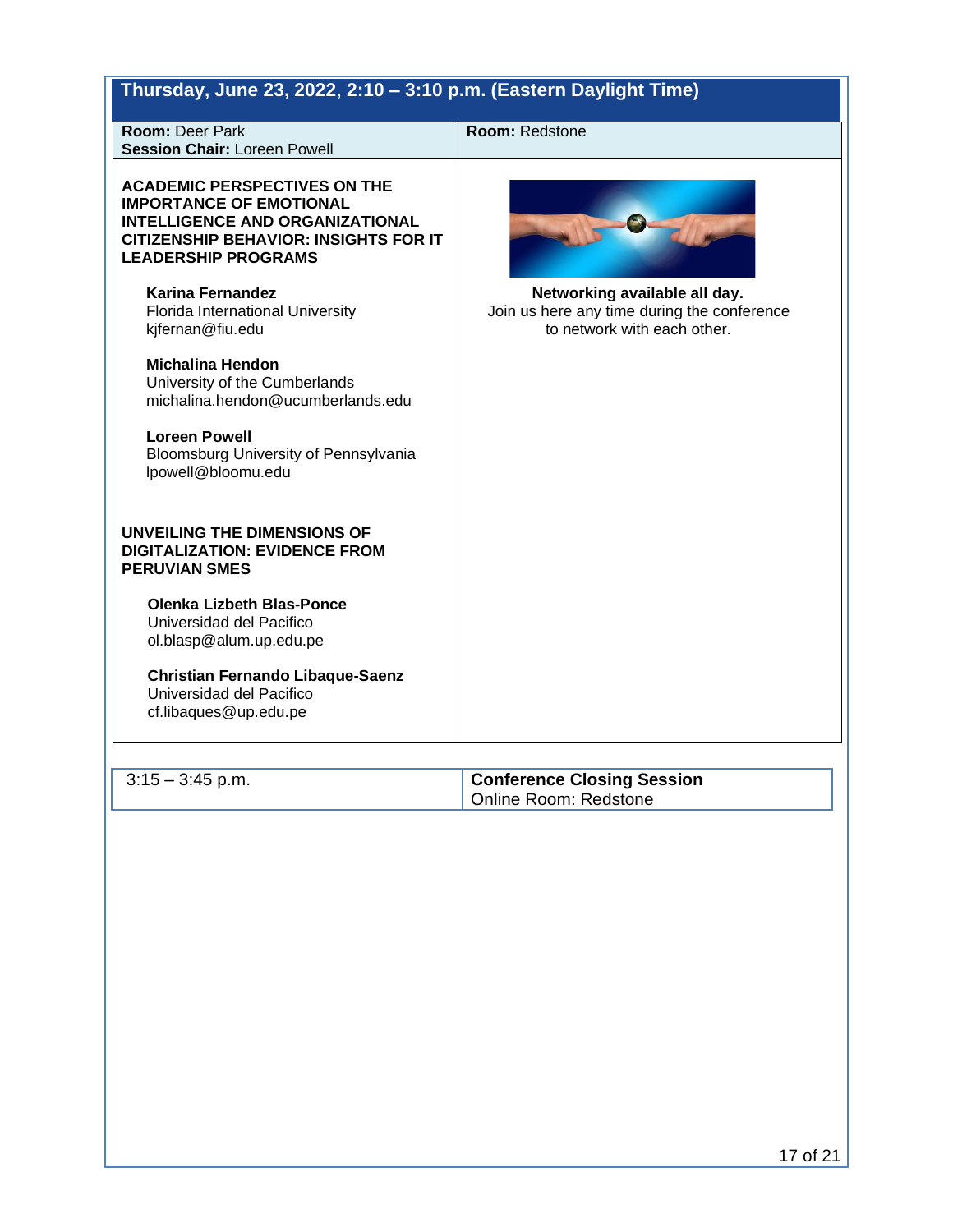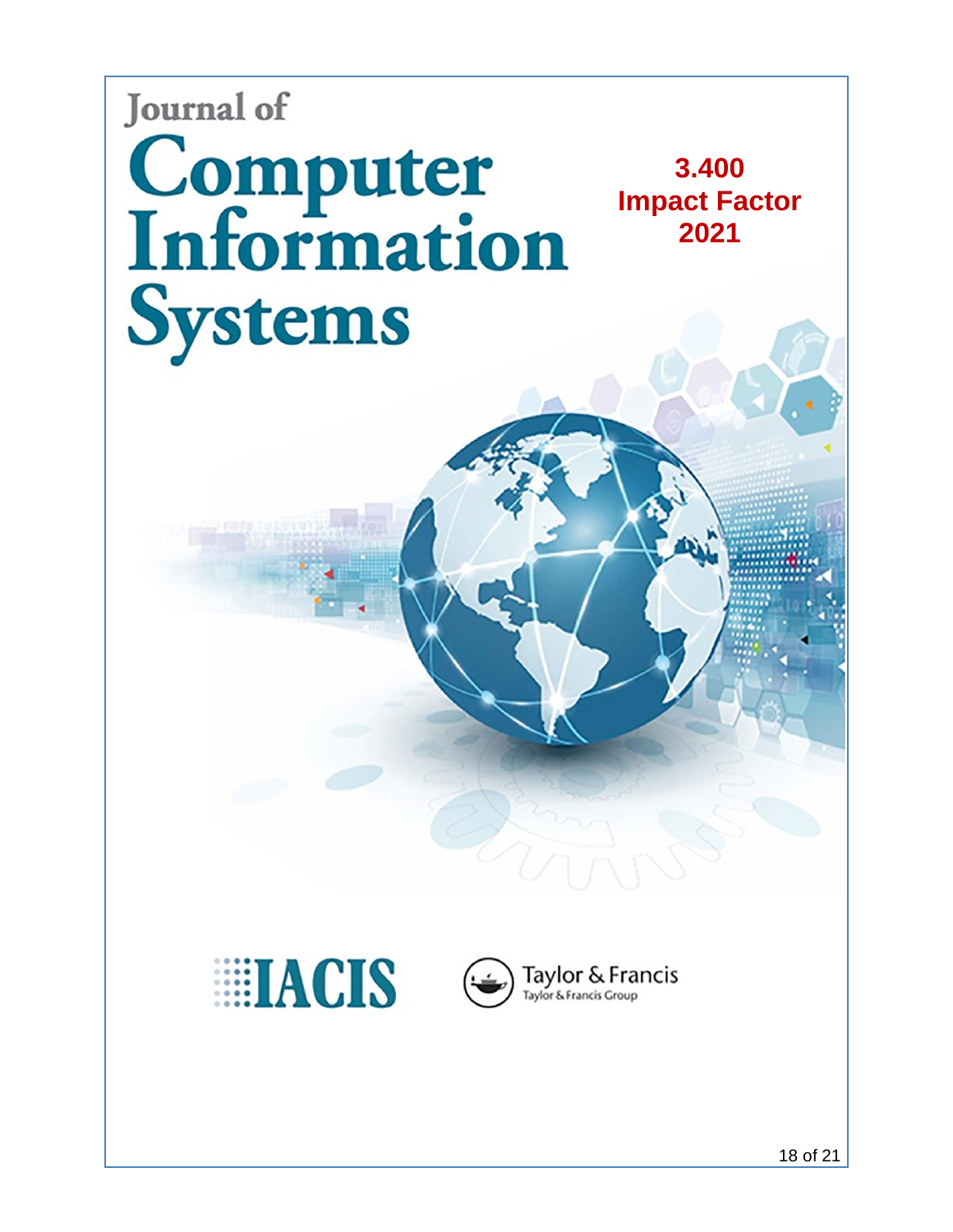The Journal of Computer Information Systems (JCIS) aims to publish manuscripts that explore information systems and technology research and thus develop computer information systems globally.

We encourage manuscripts that cover the following topic areas:

- Analytics, Business Intelligence, Decision Support Systems in Computer Information Systems
- Mobile Technology, Mobile Applications
- Human-Computer Interaction
- Information and/or Technology Management, Organizational Behavior & Networks and/or Telecommunications Culture
- Data Management, Data Mining, Database Design and Development
- E-Commerce Technology and Issues in computer information systems
- Computer systems enterprise architecture, enterprise resource planning
- Ethical and Legal Issues of IT
- **Health Informatics**
- $\sim$ Information Assurance and Security-Cyber Security, Cyber Forensics
- · IT Project Management
- Knowledge Management in computer information systems
- 
- · Systems Analysis, Design, and/or Implementation
- · Web Programming and Development
- · Curriculum Issues, Instructional Issues, Capstone Courses, Specialized **Curriculum Accreditation**
- · E-Learning Technologies, Analytics, Future

We operate a rigorous double-blind peer review process. Visit our Instructions for Authors page for information on preparing your manuscript.

#### **AUTHOR BENEFITS**

JCIS is an affiliated journal of the International Association for Computer Information Systems meaning your research will be available across all their members.

We are abstracted and indexed in several high-profile databases including Scopus, Inspect and the Science Citation Index

The prestigious and experienced members of our international Editorial Board will guide you from submission to publication.

Our Author Services page provides you with tips and tricks to promote your research on social media and through your network. This includes 50 free e-prints to share with anyone you wish.

Quickly and easily track the impact your paper makes with the help of Authored Works.



Scan me to find out more

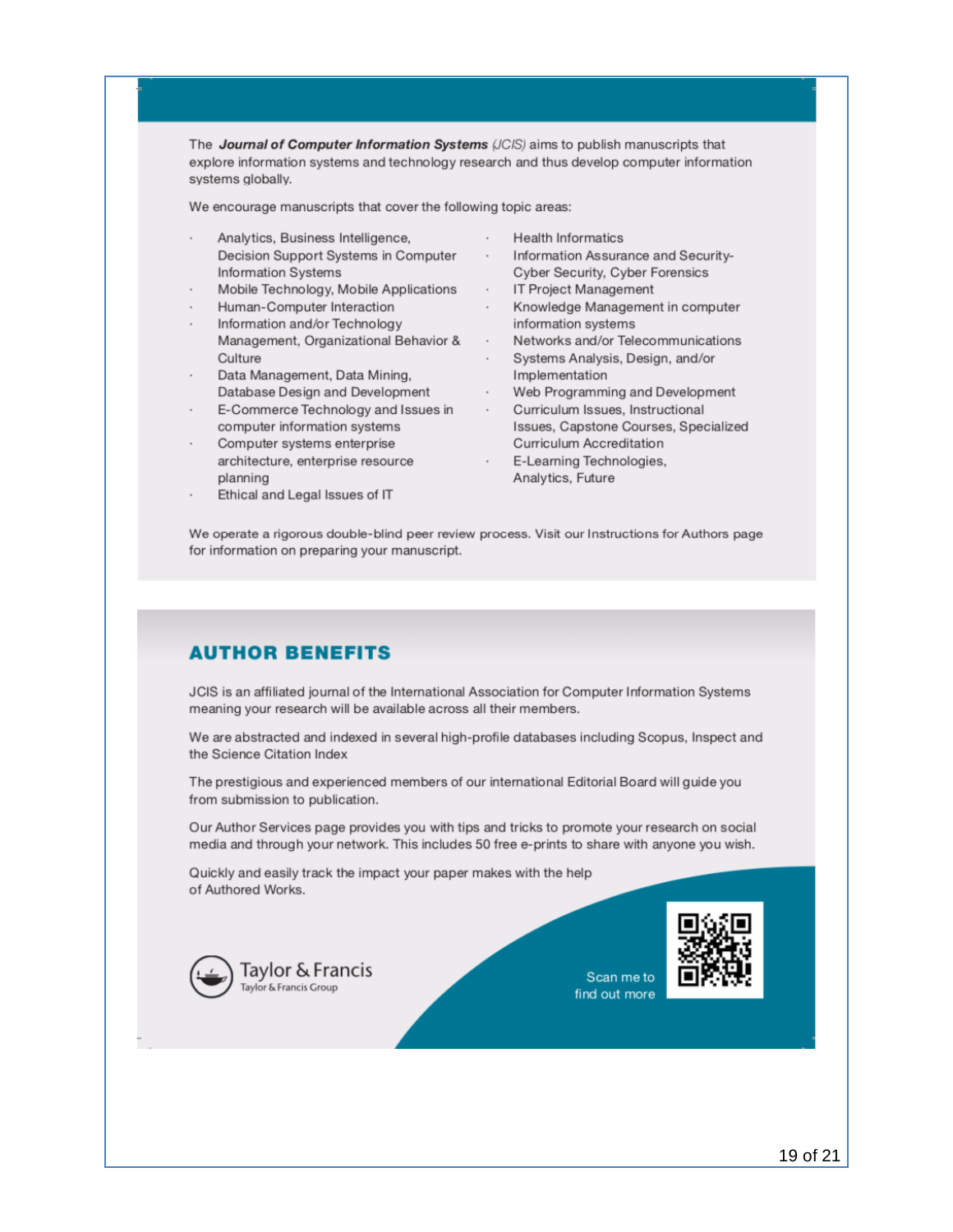### **2022 IACIS EUROPE EDITORIAL REVIEW BOARD**

We would like to express our appreciation to the 2022 IACIS Europe Editorial Review Board members who invested their time reviewing papers and providing authors valuable feedback for this year's conference and *Issues in Information Systems (IIS)*. We greatly appreciate your service and contributions.

Andras Nabradi University of Debrecen Anthony Rodi University of Pittsburgh Barbara Wyrzykowska Management Institute Beata Bittner **Example 20** University of Debrecen Brett Kempf Robert Morris University Carl Rebman University of San Diego Eliel Melon University of Puerto Rico Fabio Cardoso University of Minho Gary Janchenko Robert Morris University Grzegorz Mazurek Kozminski University

Abhijit Sen Kwantlen Polytechnic University Adam Skrzypek Siedlce University of Natural Sciences & Humanities Agata Malak-Rawlikowska Warsaw University of Life Sciences Agnieszka Bitkowska Warsaw University of Technology Agnieszka Parlinska Warsaw University of Life Sciences Agnieszka Tul-Krzyszczuk Warsaw University of Life Sciences Agnieszka Werenowska Warsaw University of Life Sciences Alex Koohang Middle Georgia State University Angel Ojeda **Ana G. Méndez University** Anna Jasiulewicz Warsaw University of Life Sciences Anna Losa-Jonczyk The University of Economics in Katowice Anna Wiśniewska-Sałek Czestochowa University of Technology Ashraf Shirani San Jose State University Bogusława Ziółkowska Czestochowa University of Technology Eryk Szwarc Koszalin University of Technology Ewa Stawicka Warsaw University of Life Sciences Ewa Wanda Ziemba University of Economics in Katowice Fatih Çetin Nigde Ömer Halisdemir Üniversitesi Grzegorz Grela **Maria Curie-Skłodowska University** Hanna Kinowska SGH Warsaw School of Economics Hubert Szczepaniuk Warsaw University of Life Sciences Ikawati Karim Universitas Sulawesi Barat